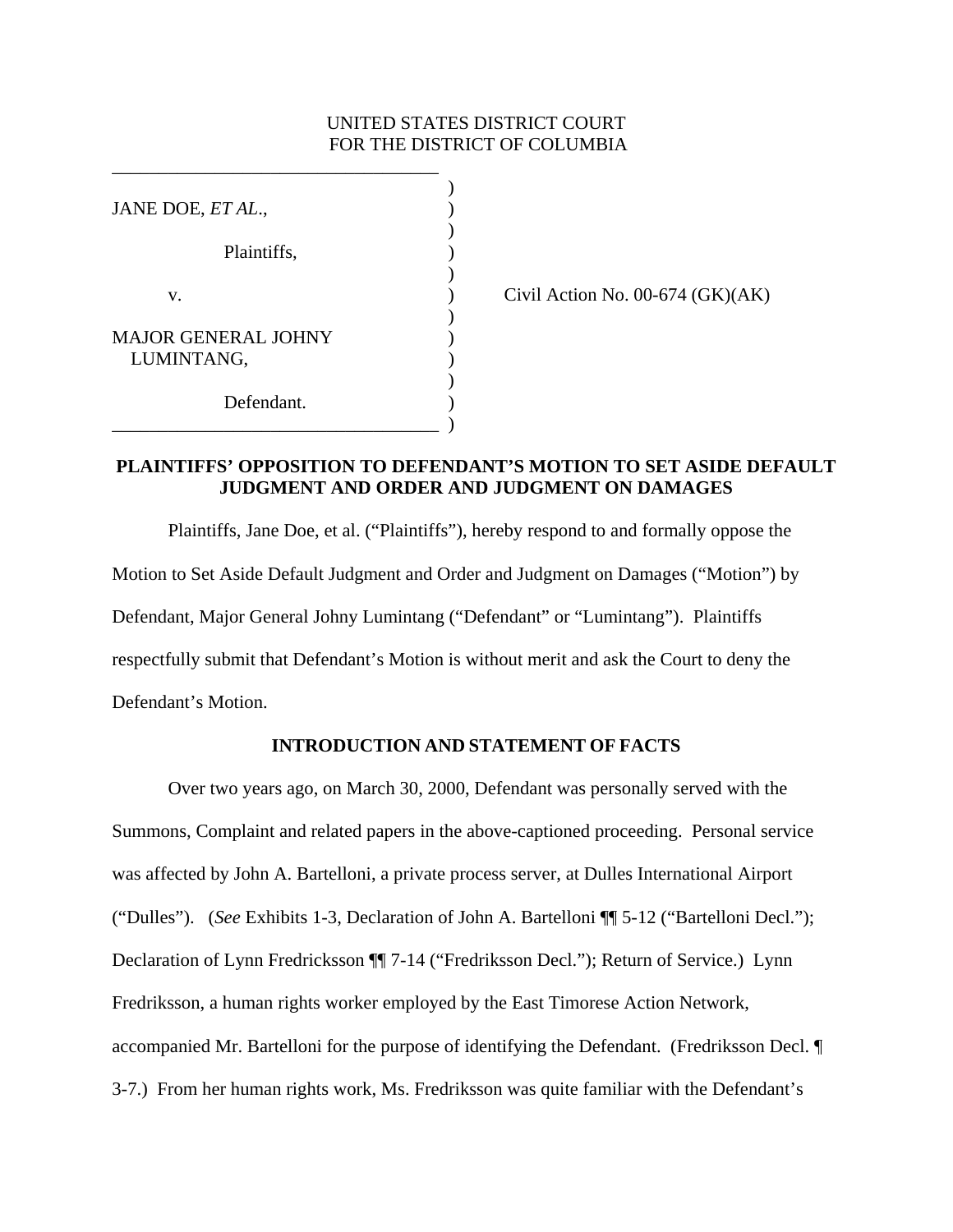personal appearance and had spoken with him just two days before. (*Id.*) The two began a search of the airport, and Ms. Fredriksson eventually spotted the Defendant standing near a magazine kiosk in a gate area and alerted Mr. Bartelloni to his presence and location. (Fredriksson Decl. ¶¶ 8-10; Bartelloni Decl. ¶¶ 8-9.) Mr. Bartelloni approached the Defendant and said "General Johny Lumintang, I am John Bartelloni and I am a process server, private investigator. I have been directed to serve you with these papers." (Bartelloni Decl. ¶¶ 10.) He then handed the Summons, Complaint and related papers to the Defendant and said to him "You have been served." (*Id.* 11; Fredriksson Decl. 112.) The Defendant accepted the Summons, Complaint and related papers, looked at them and then threw them to the ground. (Bartelloni Decl. ¶ 12; Fredriksson Decl. ¶ 12-13.) A man accompanying the Defendant immediately picked up the papers and took the papers with them as they departed. (Bartelloni Decl. ¶ 13; Fredriksson Decl. ¶ 14.)

 Ms. Frekriksson could clearly see Mr. Bartelloni, the Defendant and the man accompanying him, though she was too far away to overhear their conversation. (Fredriksson Decl. ¶ 11.) She watched as Mr. Bartelloni approached the Defendant, exchanged words with him and then handed the papers to him. (*Id.* ¶ 12-13.) Ms. Fredriksson saw the Defendant accept the papers, look at them and then throw them to the ground. (*Id.*)

Having been personally served with a Summons and the Complaint, the Defendant chose to completely ignore these proceedings. He neither answered the Complaint nor moved for its dismissal. Faced with the Defendant's willful refusal to participate in these proceedings, the Plaintiffs requested an entry of default and, six months after service, moved this Court for a default judgment. On November 8, 2000, this Court entered a default judgment for Plaintiffs and scheduled a bench trial to establish the truth of Plaintiffs' allegations and to determine the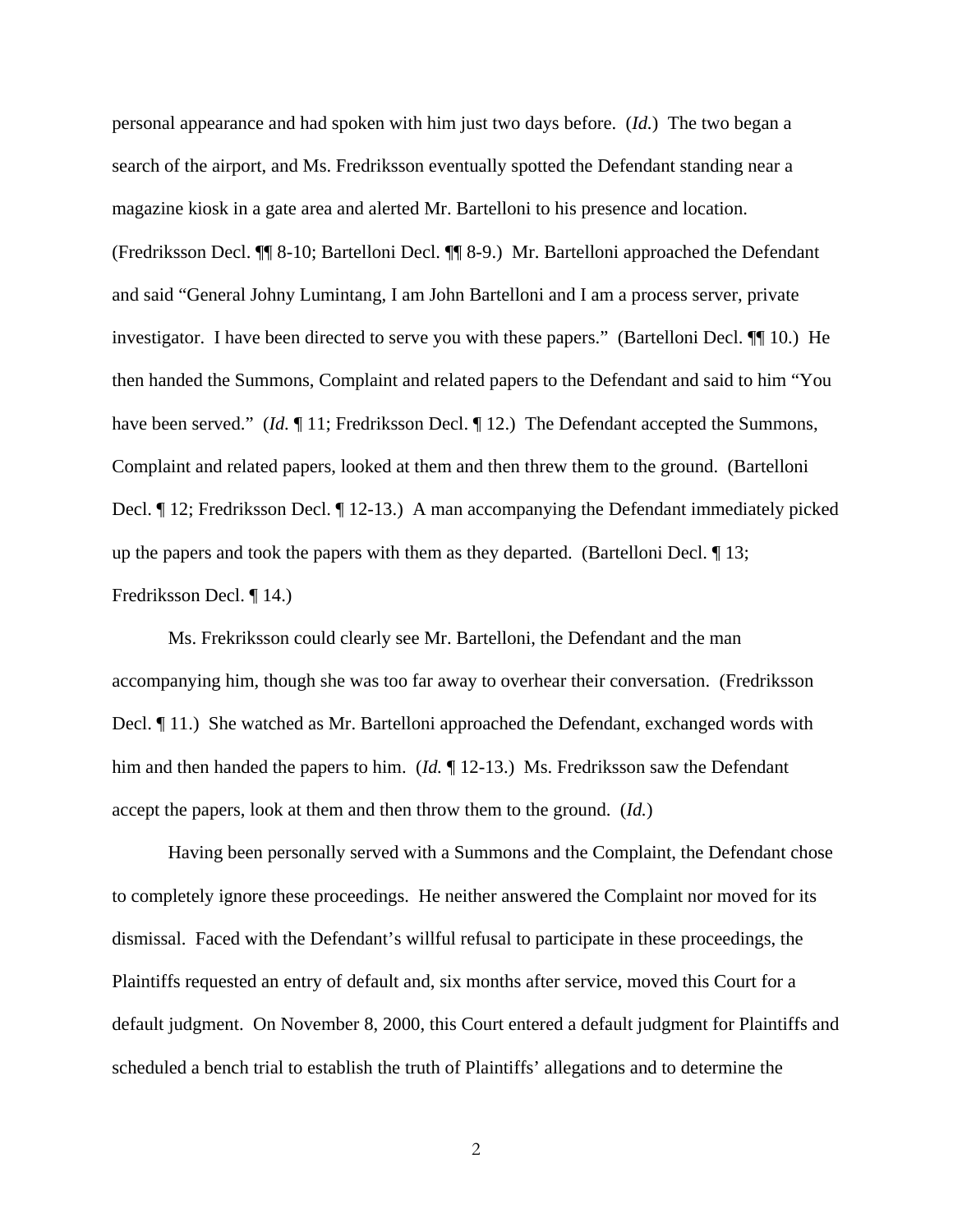measure of damages. On March 27, 2001, nearly a year after the Defendant was personally served with the Complaint, this Court commenced a three day trial at which the Plaintiffs presented a number of witnesses and a host of other evidence to prove the facts as alleged in the Complaint. The trial was covered by CNN and as well as the Indonesian news media. (*See*  Exhibits 4-5, Stephen Collinson, *General's U.S. Trial Told of Post-vote Horror*, AGENCE FRANCE-PRESSE-ASSOCIATED PRESS (March 29, 2001); *U.S. Court Set to Open Trial for Lumintang*, INDONESIAN OBSERVER (March 24, 2001). Several of the Plaintiffs traveled from East Timor to testify, the translator flew in from Portugal and one of the Plaintiffs' expert witnesses, Professor Richard Tanter, traveled from Japan for the hearing. After extensive posttrial briefing, on September 13, 2001 this Court issued its detailed Findings of Fact and Conclusions of Law ("FOF/COL") and awarded the Plaintiffs approximately \$66 million in compensatory and punitive damages.

In so doing, this Court found that the "Defendant is both directly and indirectly responsible for the human rights violations committed against the Plaintiffs," (FOF/COL at 32), and concluded that Defendant "violated international law through summary execution, torture, crimes against humanity, and cruel, inhuman, or degrading treatment of plaintiffs and their relatives," (*Id.* at 33).

Over two years have passed since the Defendant personally accepted service of process. In that time, this Court, the Plaintiffs and their counsel have devoted hundreds of hours of time and significant resources to this civil action. Though the Defendant had actual notice of these very public proceedings, he deliberately chose to ignore them. He never filed a single motion or responsive pleading or otherwise demonstrated respect for this Court or its processes. In commenting on this Court's judgment shortly after it was filed, Defendant was quoted as saying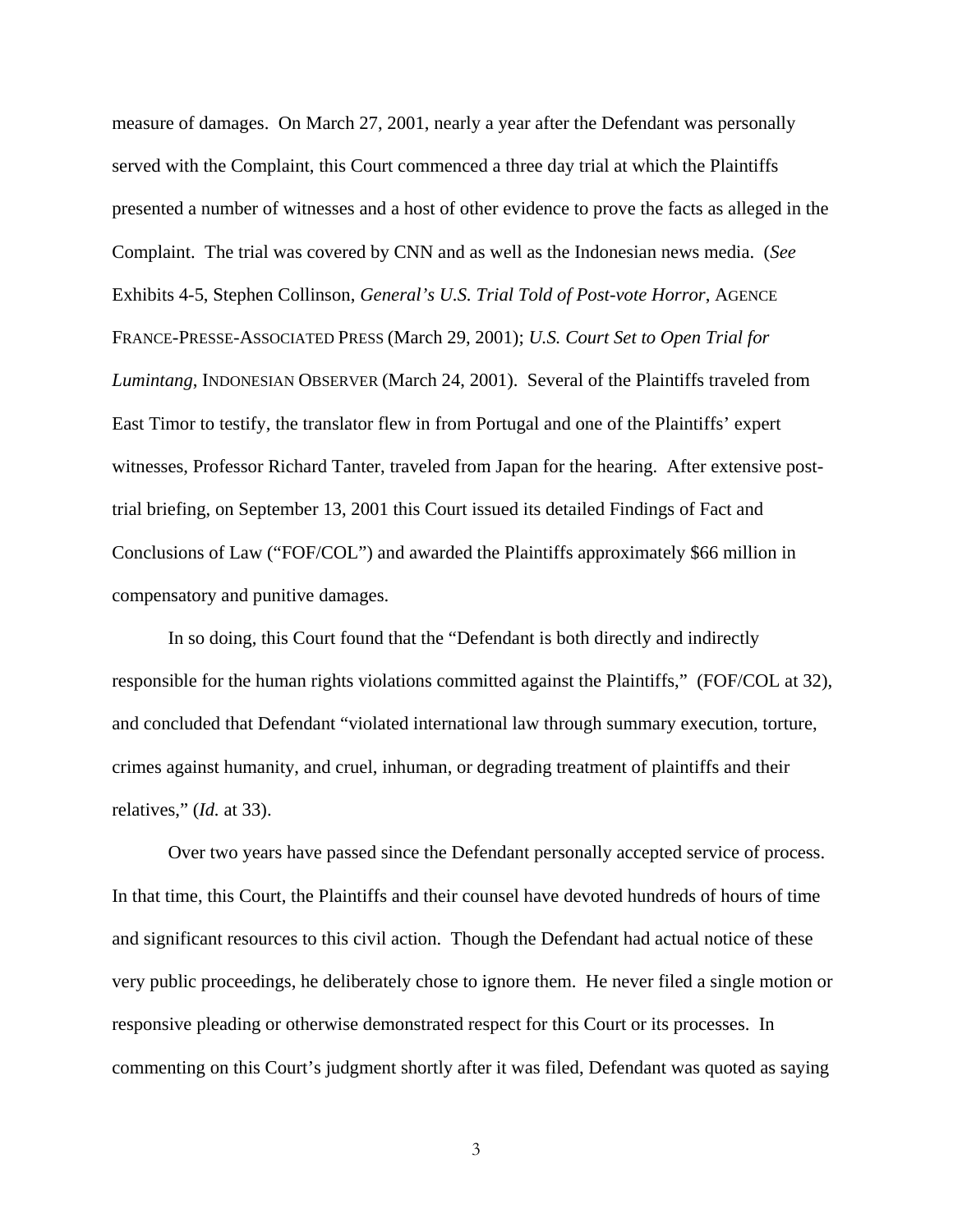"I am an Indonesian citizen, I only bow to Indonesian law." (*See* Exhibit 6, Arif A. Kuswardano, *Human Rights Judgments Over-Easy—Executions Rare*, TEMPO MAGAZINE, October 9-15,

2001.) Defendant now has the brazen audacity to move this Court to vacate its judgment, and, in so doing, asks this Court to overlook his willful refusal to participate in these lawful proceedings. He presently claims that this Court lacks personal jurisdiction over him, that it lacks subject matter jurisdiction over the Plaintiffs' claims and that service of process was improper. His most incredible claim, however, is that justice compels this Court to set aside its considered judgment that Defendant "had an unquestionably 'evil motive' in authorizing and implementing the crimes against humanity and terror that encompassed the torture, summary execution and injuries suffered by plaintiffs and their families," FOF/COL at 38, in light of the Attorney General of Indonesia's statement that Defendant is "not a suspect in the case of gross human rights violations in East Timor."

As is explained more fully below, justice certainly does not compel nor even counsel in favor of this Court substituting its judgment for that of an Indonesian functionary operating in a justice system that the United States Department of State as corrupt, a system clearly under the thumb of the executive and the military. (*See* Exhibit 7, United States Department of State, *Indonesia Country Reports on Human Rights Practices-2001* (March 4, 2002) <http://www.state.gov/g/drl/rls/hrrpt/2001/eap/8314.htm>.) Moreover, this Court has personal jurisdiction over the Defendant, and this Court's exercise of jurisdiction over him is quite consistent with the Constitution and laws of the United States. Defendant's claims regarding subject matter jurisdiction are equally unavailing. Finally, Mr. Bartelloni's and Ms. Fredriksson's Declarations not only demonstrate that the Defendant was properly served, they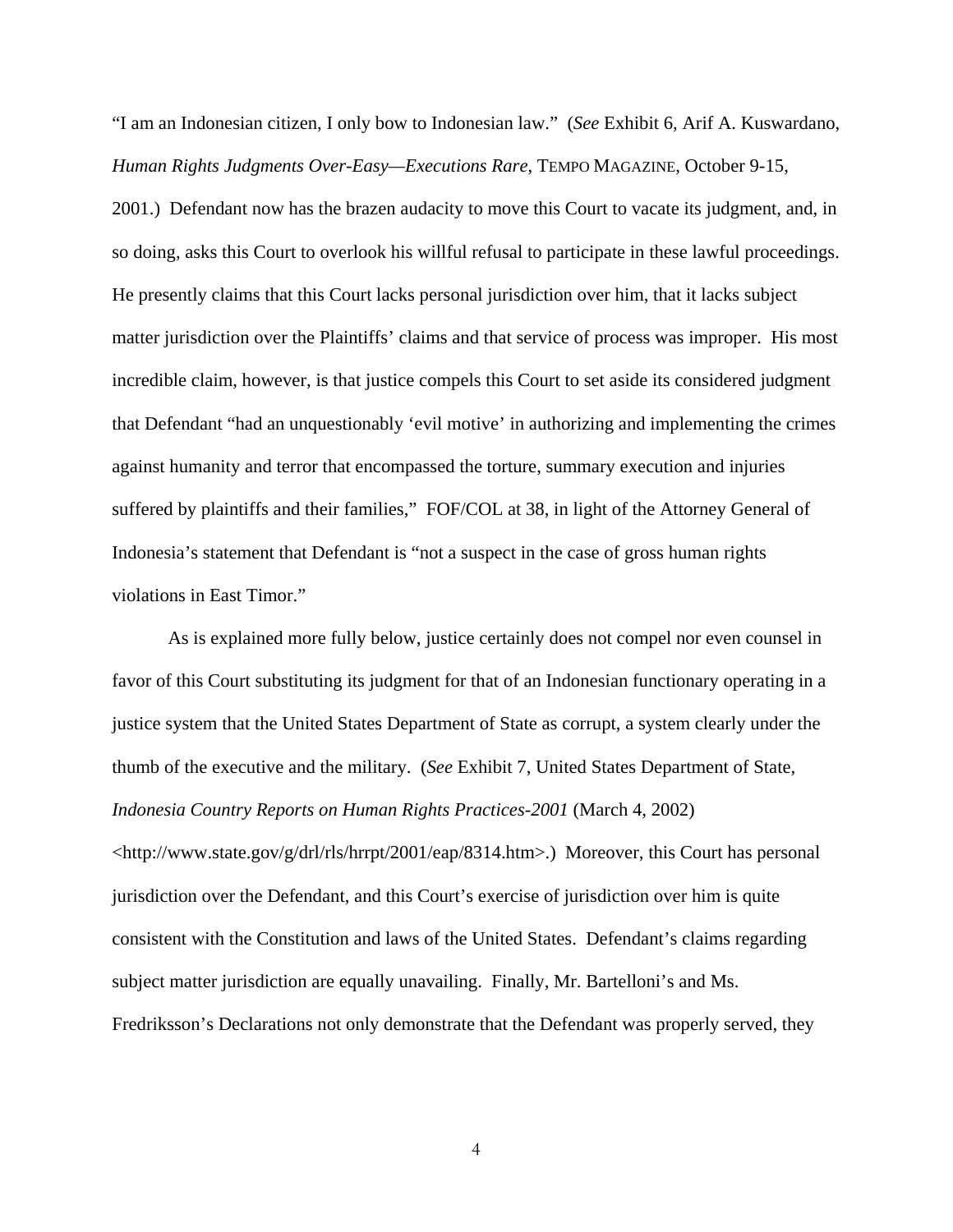expose the Defendant's willingness to shade or simply ignore the truth in his attempt to escape the judgment of this Court.

#### **DISCUSSION**

## **I. THIS COURT HAS JURISDICTION OVER THE DEFENDANT—DEFENDANT HAS THE CONSTITUTIONALLY REQUISITE MINIMUM CONTACTS WITH THE UNITED STATES AND WAS PROPERLY SERVED WITH PROCESS.**

Defendant's attack on the jurisdiction of this Court relies exclusively on self serving-and otherwise suspect declarations submitted by Defendant and Defendant's subordinate, Brigadier General Dadi Susanto. Defendant employs these suspect declarations to argue that: (1) he was not properly served, and (2) that this Court does not have jurisdiction over Defendant's person. As set forth in detail below, Defendant and Brigadier General Susanto could not have been telling the truth when they described the service of process. The declarations of Mr. Bartelloni and Ms. Fredriksson establish conclusively that service was indeed proper. The demonstrable falsity of Defendant's averments regarding service requires this Court to disregard the assertions in Defendant's declaration regarding his contacts with the United States. Without any evidence to contradict the allegations regarding personal jurisdiction made by Plaintiffs in their Complaint and this Court's own determination in its Findings of Fact and Conclusions of Law that it has jurisdiction over the Defendant, it is clear that Defendant has failed to rebut or even question the prima facie showing of personal jurisdiction made by Plaintiffs. Nevertheless, even if his admissions are accepted as true, this Court may exercise personal jurisdiction over Defendant pursuant to FED.R.CIV.P.  $4(k)(2)$ .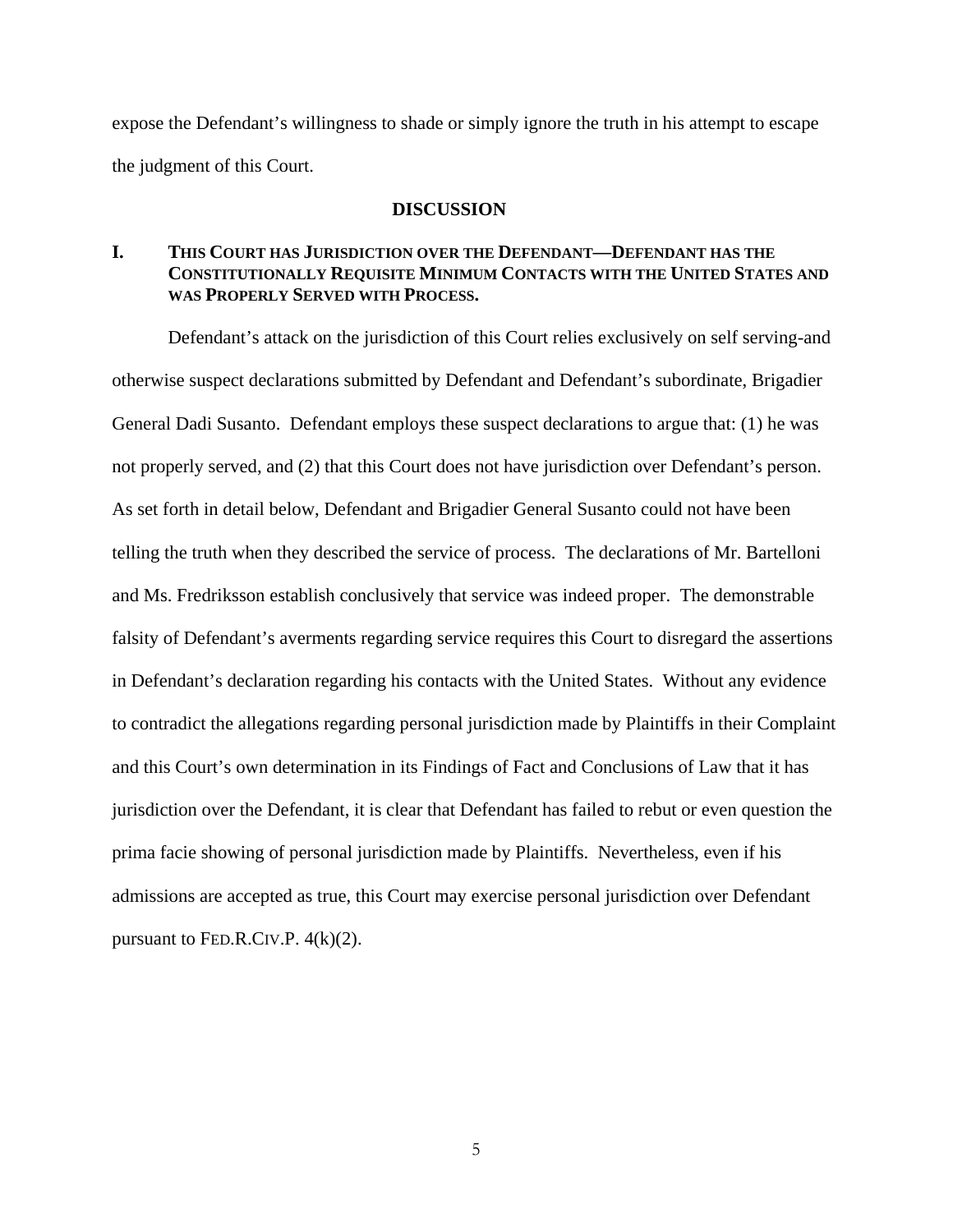## **A. PURSUANT TO FED.R.CIV.P. 4(E)(2), DEFENDANT WAS PROPERLY SERVED— DEFENDANT PERSONALLY ACCEPTED THE SUMMONS AND COMPLAINT FROM THE PROCESS SERVER, LOOKED AT THE PAPERS, AND THREW THEM TO THE GROUND.**

 Defendant argues that the judgment entered against him must be voided pursuant to Rule 60(b)(4) because he was not personally served pursuant to FED.R.CIV.P. 4(e). If service was as Defendant has described it, Rule 60(b)(4) might offer the Defendant some relief. Charitably put however, Defendant's description of service is not at all accurate. As is apparent from Ms. Fredriksson's and Mr. Bartelloni's descriptions of service, Defendant personally accepted service, service that was proper pursuant to FED.R.CIV.P. 4(e)(2). A Return of Service to this effect was filed with the Court on June 16, 2001. (*See* Exhibit 4.)

 The Federal Rules of Civil Procedure provide for service of process through presentment of a summons and complaint to a defendant personally "in any judicial district of the United States." *See* FED.R.CIV.P. 4(e) & 4(e)(2). Such service is effective if it is performed by a person who is 18 years of age and who is not a party to the proceedings. *See* FED.R.CIV.P. 4(c)(2). "A signed return of service constitutes prima facie evidence of valid service which can be overcome *only by strong and convincing evidence*." *O'Brien v. R.J. O'Brien & Associates, Inc.*, 998 F.2d 1394, 1398 (7<sup>th</sup> Cir. 1993) (quoting *Hicklin v. Edwards*, 226 F.2d 410, 414 (8<sup>th</sup> Cir. 1955))(emphasis added). *Accord Oltremari v. Kansas Social & Rehabilitative Service*, 871 F.Supp. 1331, 1349-50 (D. Kan. 1994) (quoting *O'Brien*, 998 F.2d at 1398); *Greater St. Louis Construction Laborers Welfare Fund v. Little*, 182 F.R.D. 592, 595 (E.D. Missouri 1998) (quoting *Hicklin*, 226 F.2d at 414) (hereinafter "*Greater St. Louis*"). *See also Modern Electric Corp. v. Walsh*, 197 F.R.D. 196 (D.D.C. 2000)(citing *O'Brien*, 998 F.2d at 1398, but giving undue weight to one district court opinion and stating that "[c]ourts are divided on the issue of how much evidence is necessary to rebut the affidavit of a process server"). Thus, Defendant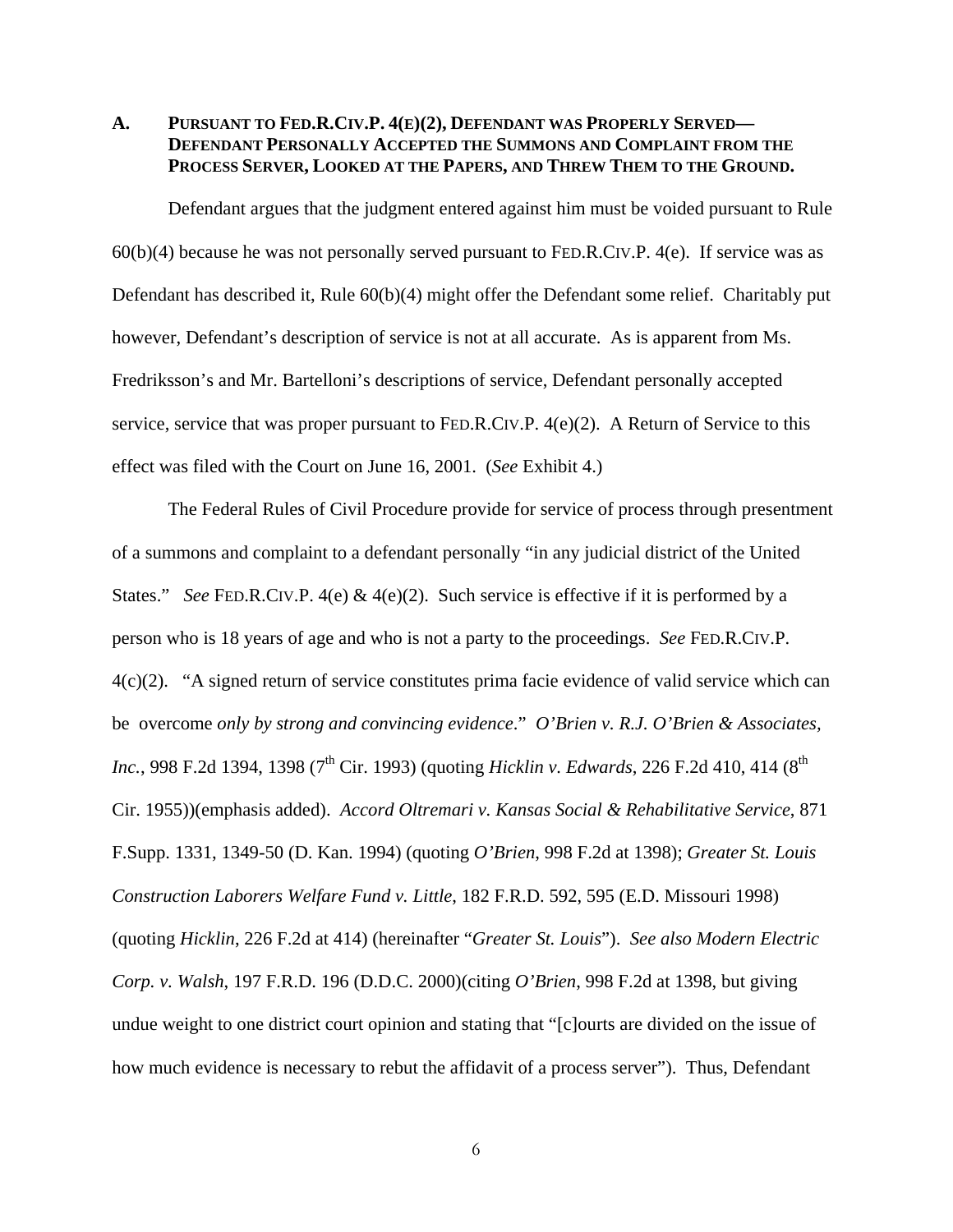bears a heavy burden in any attempt to overcome Plaintiffs' prima facie showing of proper service and to prove that he was not properly served.

Here, Defendant was served by Mr. Bartelloni, a private process server, on March 30, 2000, and he executed a Return of Service on March 31, 2000. (*See* Bartelloni Decl. ¶¶ 13.) Plaintiffs filed the Return of Service with their Request for Entry of Default on June 16, 2000. Mr. Bartelloni's signed Return of Service thus constitutes prima facie evidence of valid service which Defendant must overcome with strong and convincing evidence. *See O'Brien,* 998 F.2d at 1398.

Defendant attempts to meet this high standard with his declaration and the declaration of his Subordinate Brigadier General Dadi Susanto. In his declaration, Defendant claims that, on March 30, 2000, he was awaiting a flight at Dulles, when he, Brigadier General Susanto,

were approached by a Caucasian man who was a total stranger to us. The man asked if I was General Johny Lumintang when I said I was, he attempted to hand me a thick sheaf of papers. Brigadier General Dadi Susanto, who was standing next to me, told me not to take the papers. He reached out and knocked them to the ground. I never received the papers. After the papers had been knocked to the ground, Brigadier General Dadi Susanto and I went into the boarding area and shortly thereafter, I boarded my flight to Frankfurt.

(Lieutenant General Johny Lumintang ("Lumintang Decl.") ¶ 9.)

Standing alone, Defendant's declaration is insufficient to overcome the prima facie evidence of valid service which is established by the return of service. *See FROF, Inc. v. Harris*, 695 F.Supp. 827, 829 (E.D. Pa. 1988) ("a bare allegation by a defendant that he was improperly served cannot be allowed to bely (sic) the private process server's return"); *Modern Electric*, 197 F.R.D at 198 (quoting *FROF*, 695 F.Supp. at 829); *Greater St. Louis*, 182 F.R.D. at 595, 596; *Oltremari*, 871 F.Supp. at 1349-50 ("Other than bare assertions that the addresses on the summonses were [incorrect], the court should find no indication of improper service. The court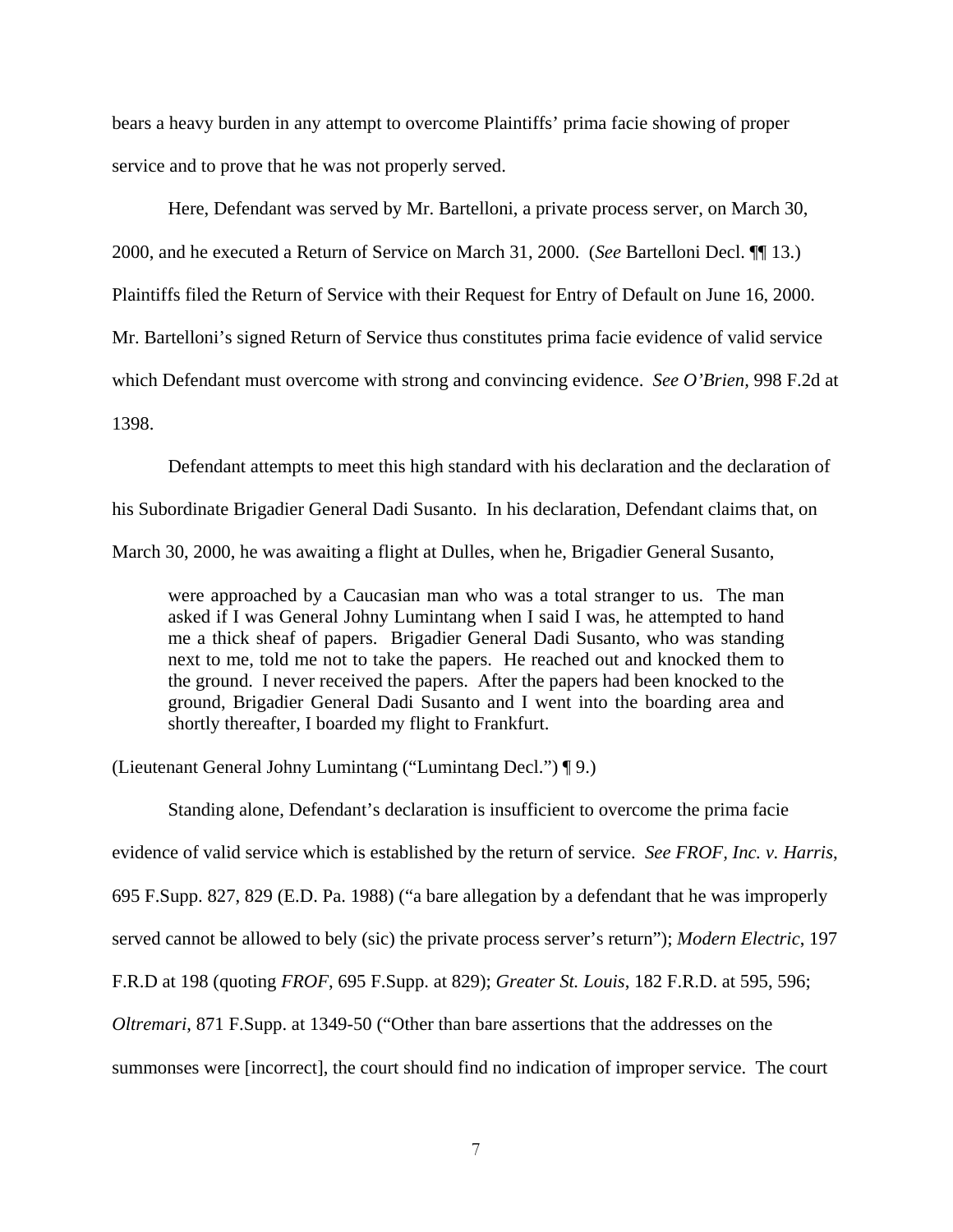should not dismiss the action of plaintiff against these defendants on such bare assertions."). To

buttress his inherently suspect assertions of improper service, Defendant offers the declaration of

his subordinate, Brigadier General Susanto, who states that

[s]ometime around 5 pm we were standing and talking near the gate when we were approached by a Caucasian man who was unknown to me and to General Lumintang. The man interrupted us and asked which one of us was Major General Johny Lumintang. At the time it looked like the man really did not know General Johny Lumintang before. When General Johny Lumintang identified himself, the man attempted to hand him a thick sheaf of papers which were folded over. I was concerned that the papers could have concealed a weapon or explosive device and simultaneously I told General Lumintang not to take the papers while I stepped forward and knocked the papers out of the man's hands. They fell to the ground. General Lumintang did not touch the papers. The man left without saying anything else to us or picking up the papers.

….

I instructed the Defense Attache's (sic) driver, Mr. Wakidi, to pick up the papers and take them to the car. I went with General Lumintang into the gate boarding area. After he boarded, I left the terminal and went back to my office. ….

The day after, I got the papers from my driver. I was surprised that someone unknown to General Lumintang would try to deliver papers at the airport when passengers are instructed, for reasons of security, not to accept any packages from strangers.

(Declaration of Brigadier General Dadi Susanto ("Susanto Decl.") ¶¶ 4-6.)

The self-serving nature of these declarations is difficult to ignore—in fact it colors every

word that is averred to. The Defendant is himself desperate to escape the judgment of this Court,

and a military officer who is subordinate to the Defendant in the chain-of-command has been

required, has been asked or has volunteered to substantiate Defendant's version of the service of

process. Notwithstanding these troubling considerations, Defendant's and Brigadier General

Susanto's declarations are flatly contradicted by the facts.

As indicated above, Mr. Bartelloni was the process server who effected service upon

Defendant. (*See* Bartelloni Decl. ¶¶ 10-12.) On March 30, 2002, Mr. Bartelloni traveled to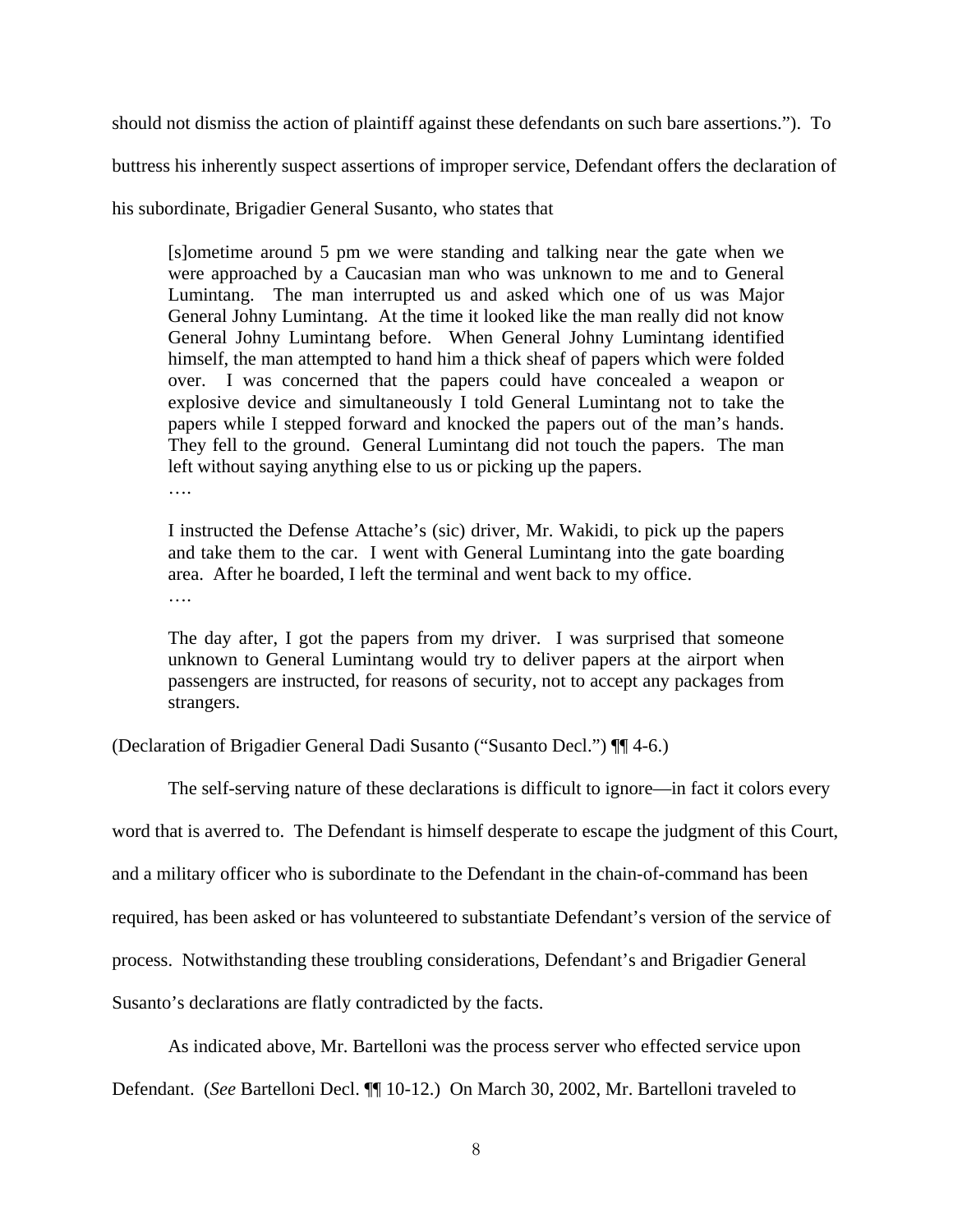Dulles to serve the Defendant. (*Id.* ¶ 5.) Mr. Bartelloni had a photograph of the Defendant, and he was accompanied by Ms. Fredriksson. Ms. Fredriksson knew what Defendant looked like and was present to assist Mr. Bartelloni in identifying Defendant. (*Id*. ¶ 6.) Ms. Fredriksson saw the Defendant and alerted Mr. Bartelloni to his presence. (*Id*. ¶ 9.) Mr. Bartelloni then approached the Defendant and said "General Johny Lumintang, I am John Bartelloni, and I am a process server, private investigator. I have been directed to serve you with these papers." (*Id.* ¶ 10.) Mr. Bartelloni handed the Summons, Complaint and related papers to Defendant, and the Defendant accepted them. (*Id.* ¶ 11.) After he accepted the papers, Defendant looked at the papers, and threw them to the ground. (*Id.* ¶ 12.) A man accompanying the Defendant picked the papers up right away. (*Id.* ¶ 13.)

Ms. Fredrickson witnessed the service of the Complaint and Summons upon Defendant. (Fredriksson Decl. ¶¶ 11-13.) When she found the Defendant, she identified the Defendant for Mr. Bartelloni. (*Id.*  $\P$ ] 9-[1](#page-8-0)0.)<sup>1</sup> Ms. Fredriksson watched as the Defendant accepted the papers, looked at them and then threw them to the ground, apparently angered by the event. (*Id.* ¶ 13.) She then saw the man accompanying the Defendant (presumably Brigadier General Susanto) immediately pick up the papers. (*Id.* ¶ 14.)

 The events surrounding Defendant's service, as described by Mr. Bartelloni and as witnessed by Ms. Fredriksson, clearly constitute valid service. Once Defendant is presented with service papers, he may not divest this Court of jurisdiction merely by refusing the papers. *See Modern Electric*, 197 F.R.D. at 197 & 199. When service is refused, service may be effected by leaving the papers at a location near that person. *See Novak v. World Bank*, 703 F.2d 1305, 1310

<span id="page-8-0"></span> $1$  Mr. Bartelloni carried a picture of the Defendant with him and Ms. Fredriksson positively identified the Defendant for Mr. Bartelloni. (*See* Bartelloni Decl. at ¶¶ 6-10; Fredriksson Decl. ar ¶¶ 7-11.) Yet Brigadier General Susanto claims that Mr. Bartelloni "interrupted us and asked which one of us was Major General Johny Lumintang. At the time it looked like the man really did not know General Johny Lumintang before." (Susanto Decl. ¶ 4.) This is, of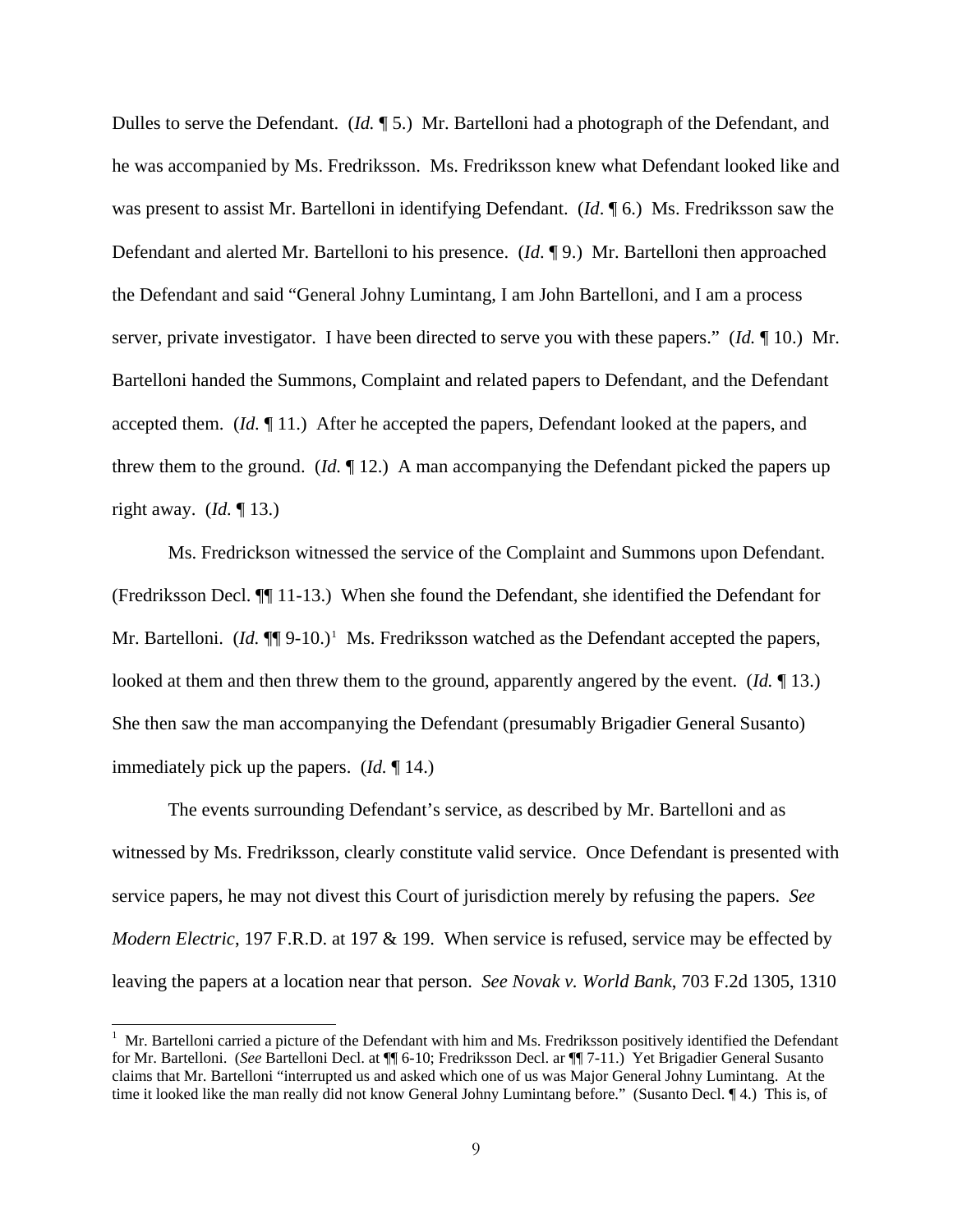n. 14 (D.C. Cir. 1983)(citations omitted); *Republic Credit Corp. I v. Rance*, 172 F.Supp.2d 1178, 1181 (S.D. Iowa 2001)(quoting *Novak*, 703 F.2d at 1310); *Roth v. W.T. Cowan, Inc.*, 97 F.Supp. 675, 677 (E.D.N.Y. 1951). *See also* Wright & Miller, Federal Practice & Procedure: Civil 3d § 1095 (2002). This policy underscores the fact that the purpose of service is to place a defendant on notice of the suit against him. No more is needed for service to be effective: "This Court has no interest in forcing process servers to chase down defendants and jam court papers into their hands in order to effect personal service, as depicted on television." *Republic Credit Corp. I*, 172 F.Supp.2d 1181.

Moreover, when Defendant and Brigadier General Susanto's declarations are weighed against the prima facie assumption of valid service created by the filed Return of Service and the declarations of Mr. Bartelloni and Ms. Fredriksson, it is clear that Defendant has failed to make an even a remotely believable claim that service was improper, much less establish it with the requisite "strong and convincing evidence." *See O'Brien*, 998 F.2d at 1398. All of Defendant and Brigadier General's Susanto's claims regarding service are explicitly or implicitly contradicted by the Return of Service and the declarations of Mr. Bartelloni and Ms. Fredriksson. Where Plaintiffs evidence conflicts with Defendants, this Court is bound to construe all reasonable inferences in the Plaintiffs' favor. As the court noted in *Reifsteck v. Kelly-Springfield Tire Corp.*, when faced with a "battle of affidavits" it was bound to find that "defendant has not submitted strong and convincing evidence to rebut the presumption of valid service created by the return of service." 2002 WL 206488 \*1, 2002 U.S. Dist. LEXIS 2111 \*3 (N.D. Ill. Feb. 8, 2002)(slip opinion). Here, there is more than a battle of affidavits or declarations; there are two completely incongruous versions of the same event. This conflict alone would require the Court

course, just one of a number of facts averred to by Brigadier General Susanto that are directly contradicted by Ms. Fredriksson's and Mr. Bartelloni's declarations.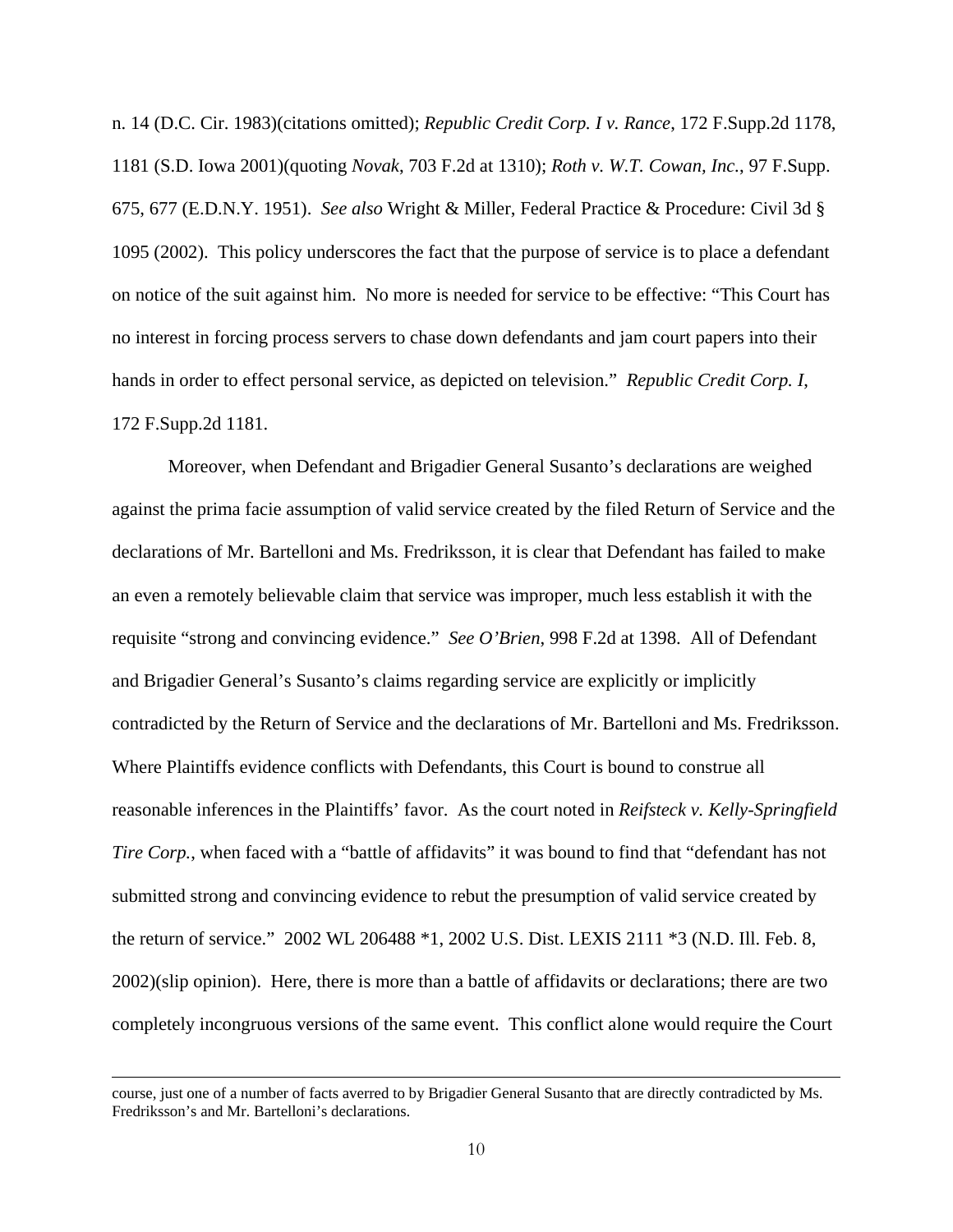to accept the Plaintiffs' description of service as true. *See id.* Moreover, even without the presumption of truth that Plaintiffs' version is entitled as a matter of law, it is apparent that Defendant was properly served pursuant to FED.R.CIV.P. 4(e)(2). Defendant's claims regarding service fail as a result.

## **B. EVEN IF DEFENDANT'S ADMISSIONS REGARDING HIS CONTACTS WITH THE UNITED STATES ARE ACCEPTED AS TRUE, FED.R.CIV.P. 4(k)(2) ALLOWS THIS COURT TO EXERCISE PERSONAL JURISDICTION OVER DEFENDANT.**

 As is apparent from the discussion above, Defendant is willing to say anything to escape the judgment imposed by this Court. Not only should the Court disregard Defendant's version of service, it should also disregard the suspect information provided by Defendant regarding his contacts with the United States. Given that Defendant has presented no other evidence regarding his alleged lack of contacts with the United States—given that there is no factual basis for challenging this Court's exercise of jurisdiction over the Defendant—this Court should reject outright Defendant's claim that this Court lacks personal jurisdiction over him. However, even if Defendant's questionable claims are accepted as true, this Court may still exercise personal jurisdiction over Defendant pursuant to FED.R.CIV.P  $4(k)(2)$ .

Rule 4(k)(2) of the Federal Rules of Civil Procedure provides that

If the exercise of jurisdiction is consistent with the Constitution and laws of the United States, serving a summons or filing a waiver of service is also effective, with respect to claims arising under federal law, to establish personal jurisdiction over the person of any defendant who is not subject to the jurisdiction of the courts of general jurisdiction of any state.

FED.R.CIV.P.  $4(k)(2)$ . Rule  $4(k)(2)$  effectively functions as a federal long arm statute, allowing a federal district court to exercise personal jurisdiction over a defendant, provided such jurisdiction complies with the Fifth Amendment's due process clause. *See United States v. Swiss American Bank Ltd.*, 191 F.3d 30, 36 & 40 (1<sup>st</sup> Cir. 1999)(citations omitted)("*Swiss I*"). Because the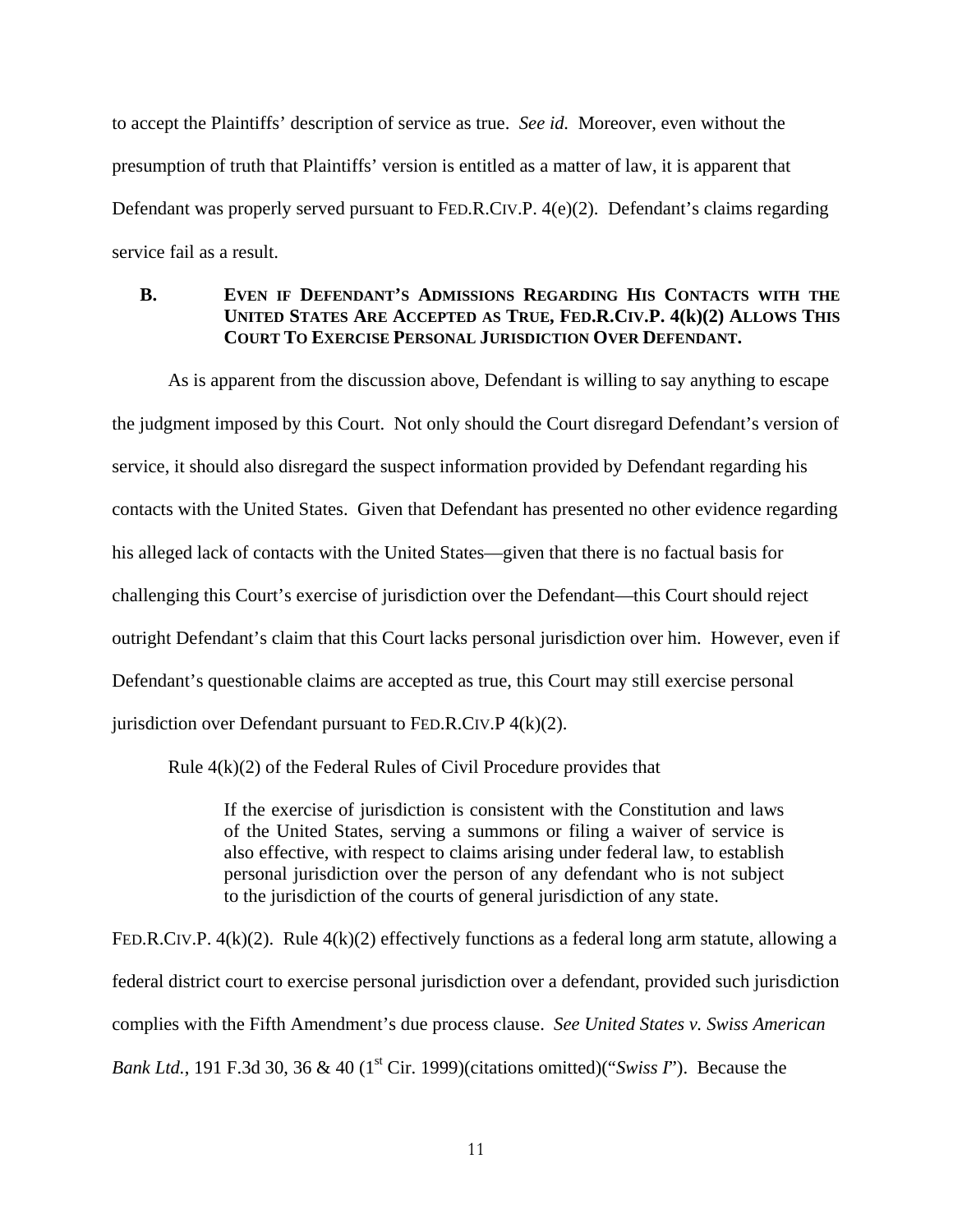statutory authorization for personal jurisdiction is federal rather than state law, the "minimum contacts" test which serves as the Constitutional check upon state long-arm statutes is modified when applied under Rule 4(k)(z). *See United States v. Swiss American Bank Ltd.*, 274 F.3d 610, 618 (1st Cir. 2001) (*"Swiss II*").

 Instead of looking to one United States' jurisdiction for the requisite minimum contacts, a court may aggregate all of a defendant's contacts with the United States to determine if personal jurisdiction may be exercised. *See Vitamins Antitrust Litigation*, 94 F.Supp.2d 26, 31 (D.D.C. 2000). *See also Swiss II*, 274 F.3d at 618; *Submersible Systems, Inc. v. Perforadora Central, S.A. de C.V.*, 249 F.3d 413, 420 (5<sup>th</sup> Cir. 2001); *Consolidated Development Corp. v. Sherritt, Inc.*, 216 F.3d 1286, 1291 ( $11<sup>th</sup>$  Cir. 2000). Although the scope of the minimum contacts inquiry is thus broadened by Rule  $4(k)(2)$ , the nature of the Constitutional inquiry is the same, and a court may exercise specific or general jurisdiction consistent with the Supreme Court's personal jurisdiction jurisprudence. *See Consolidated*, 216 F.3d at 1291-92; *Swiss II*, 274 F.3d at 618.

Here, Plaintiffs have made a prima facie showing under Rule  $4(k)(2)$  that this Court has jurisdiction over the Defendant's person given that: (1) Defendant was effectively served with process; (2) Plaintiffs' claims arise under federal law—the Alien Tort Claims Act, 28 U.S.C. § 1350, and Torture Victim Protection Act, Pub.L. No. 102-256, 106 Stat. 78 (1992); and (3) personal jurisdiction over Defendant is not available under any situation-specific federal statute. *See* Fed.R.Civ.P. 4(k)(2); *Vitamins Antitrust Litigation*, 94 F.Supp.2d at 34-35 (citing *Swiss I*, 191 F.3d at 41).<sup>[2](#page-11-0)</sup> Finally, as discussed more fully below, Defendant's contacts with the United States as a whole satisfy the requirements of constitutional due process. *See id.*

<span id="page-11-0"></span> $2<sup>2</sup>$  The undersigned counsel certifies that based on the information that is readily available to the Plaintiffs and their counsel, Defendant is not subject to suit in the courts of general jurisdiction of any state. *See Vitamins Antitrust Litigation*, 94 F.Supp.2d at 34-35 (quoting *Swiss I*, 191 F.3d at 41).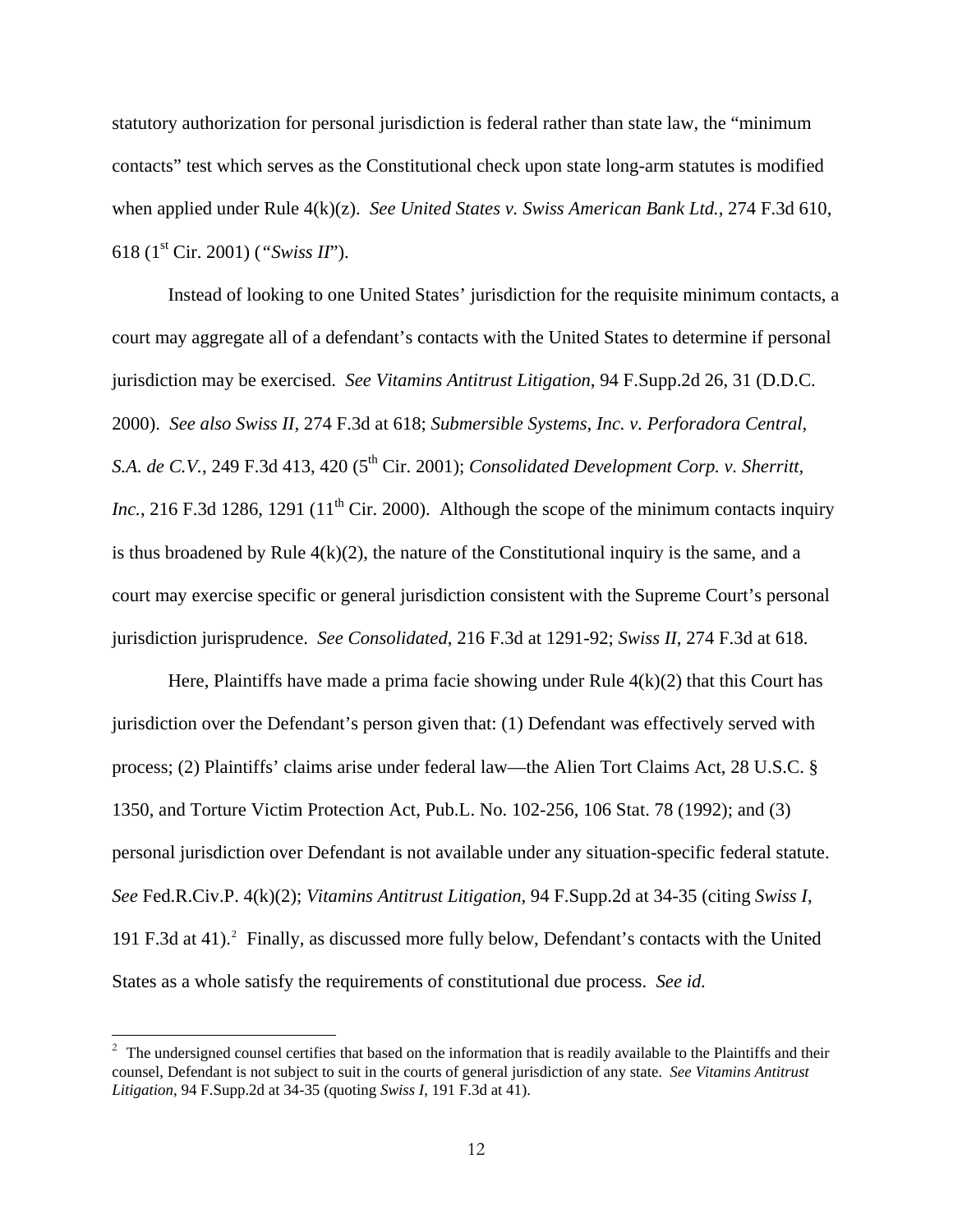Due process permits the exercise of jurisdiction over a non-resident defendant's person only when the defendant has "certain minimum contacts" with the forum "such that the maintenance of the suit does not offend traditional notions of fair play and substantial justice." *International Shoe Co. v. Washington*, 326 U.S. 310, 316 (1945). It is well settled that there are two types of personal jurisdiction, specific and general jurisdiction, and that the minimum contacts analysis differs for each. Specific jurisdiction is personal jurisdiction that occurs when there is a relationship between the case or controversy and a defendant's contacts with the forum. *See Helicopteros Nacionales de Colombia, S.A. v. Hall*, 466 U.S. 408, 414 (1984). General jurisdiction is a theory of personal jurisdiction that allows a court to exercise jurisdiction over a defendant for claims that are unrelated to the defendant's contacts with the forum. *See id.* at 415. To find general jurisdiction, the defendant's contacts with the forum must be continuous and systematic, such that allowing a court to exercise personal jurisdiction over the defendant, for a claim that is unrelated to the defendant's contacts with the forum, is "reasonable and just." *Id.* The minimum contacts test for both specific and general jurisdiction is grounded in fairness: "It assures that the defendant's conduct and connection with the forum State is such that he should reasonably expect to be haled into court there." *Consolidated Development Corp.*, 216 F.3d at 1291-92 (quoting *World Wide Volkswagen Corp. v. Woodson*, 444 U.S. 286, 297 (1980)). For specific jurisdiction, the constitutional requirements are usually satisfied when a defendant has purposefully availed himself "of the privilege of conducting activities within the forum state, thus invoking the benefits and protections of its laws." *Hanson v. Denkla*, 357 U.S. 235, 253 (1958)(citing *International Shoe Co.*, 326 U.S. at 319). Put differently, when a defendant "deliberately has engaged in significant activities" within a forum, or his contacts with that forum proximately result from actions by the defendant himself that create a "substantial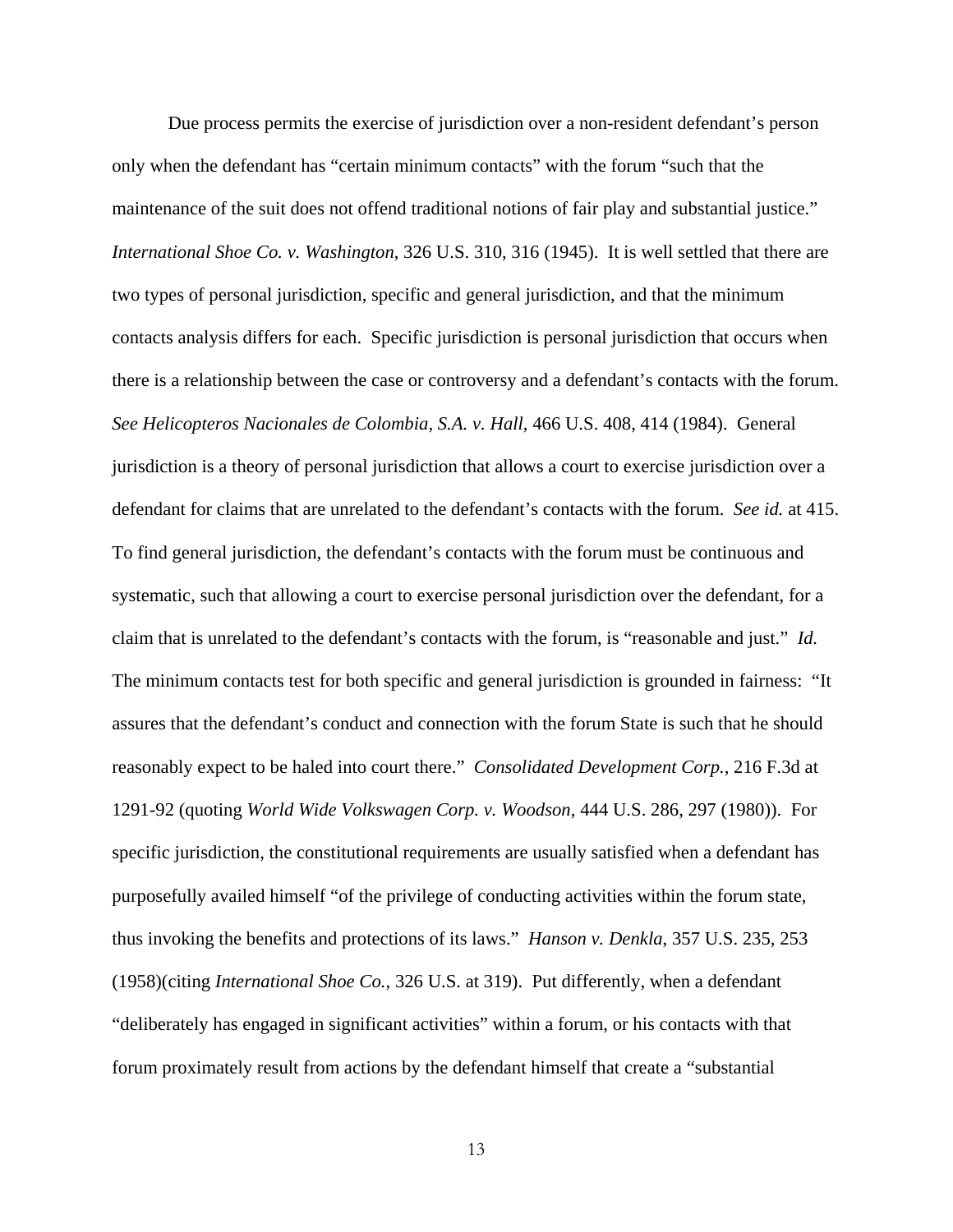connection" with the forum, specific jurisdiction is constitutionally permissible. *Burger King Corp. v. Rudzewicz*, 471 U.S. 462, 475-76 (1985)(citations omitted).

 Here, Defendant admits in his declaration that he has been in the United States six times: (1) to attend Infantry Officer Advanced Course at Fort Benning, Georgia, in 1978; (2) in 1989, to attend the "IDMC" in Monterey, California; (3) in 1995 to attend a "Special Forces Seminar," in Honolulu, Hawaii; (4) in 1995 to participate in a "study tour of students of the National Defense Institute; (5) to attend a "Roundtable Dialogue on Justice and Reconciliation" in Washington, DC., in 2000; and (6) to attend a United States-Indonesia Society panel discussion in March of 2000. (Lumintang Decl. ¶ 7.) Defendant has, of course, been deliberately vague about even these contacts with the United States, substituting titles and acronyms for detail in an attempt to obfuscate the true purpose and duration of his visits. He has omitted the duration of all but one of his visits to the United States—his visit in March of 2000 when he accepted service in this proceeding. (*See* Lumintang Decl. ¶ 5). Defendant does not describe the content, purpose or scope of the "Infantry Officer Advanced Course," the "IDMC" or the "Special Forces Seminar" coursework. Defendant mentions a "study tour" of the National Defense Institute, but he never gives the location of the Institute nor indicates where the tour took him. The details that the Defendant has conveniently omitted from his declaration strongly suggest that his contacts with the United States are more substantial and directly related to the Plaintiffs' allegations than he would care to admit.

 Nevertheless, the information that Defendant has provided establishes that he has deliberately initiated and maintained contact with the United States and purposefully availed himself of the benefits of the laws and privileges of this country. He has traveled to the United States on at least two occasions to receive extensive instruction in military operations and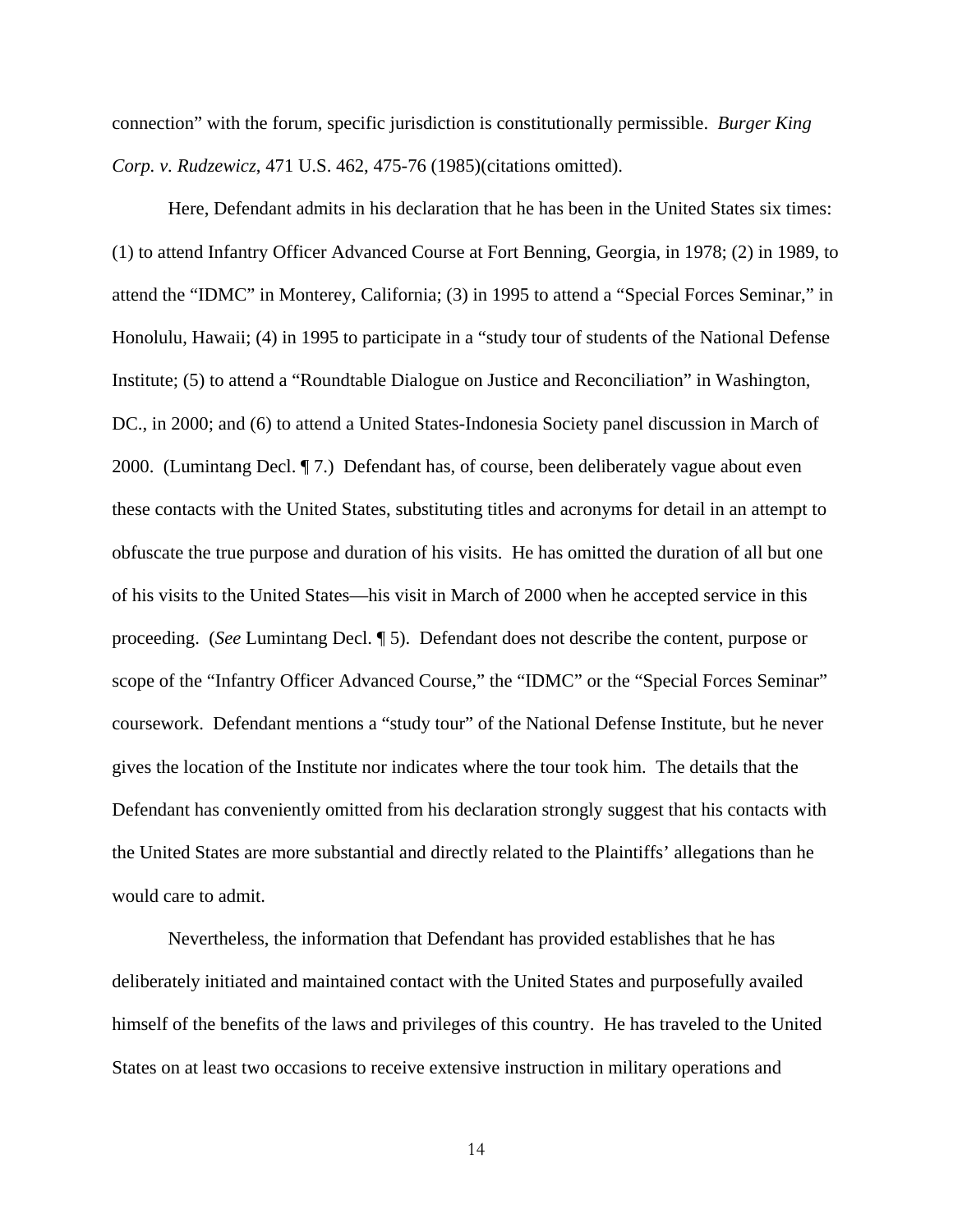command and control from instructors employed by the United States government in schools operated by the United States military. The training the Defendant sought and received in the United States almost certainly allowed him to advance through the ranks of the Indonesian military. With the training he received here in the United States, he was able to improve his knowledge base and add to his skill set, and, as a result, was in a better position to make plans for East Timor, train personnel for operations there and, ultimately, ensure that those plans were carried out. This Court found the Defendant liable on the principle of command responsibility and looked to the Defendant's issuance of the telegram of May 5, 1999 and his authorship of the TNI special operations manual as evidence of his responsibility. (FOF/LOL at 32-33.) Therefore, there is a direct relationship between Defendant's contacts with the United States and Plaintiffs' claims against Defendant.

 The Infantry Officer Advanced Course ("IOAC") at Fort Benning, Georgia, was likely a multiple-week school operated by the United States Army through the International Student Training Detachment. (*See* Exhibit 8, *International Student Training Detachment-Mission Statement* (May 3, 2002) <http://www.benning.army. mil/11<sup>th</sup>/1-11INF/ISTD1\_11/homepage.htm>.) The subject matter of this course was likely extensive instruction in combat operations and command and control decision making. (*See* Exhibit 9, *Infantry Officer Basic Course* (May 3, 2002)  $\lt$ http://www.benning.army.mil/11<sup>th</sup>/2-11INF/Index.htm>.) The "IDMC" in Monterey, California, is the International Defense Management Course, which is offered by the Naval Postgraduate School. (*See* Exhibit 10, *Defense Resources Management Institute*,  $\lt$ http://www.nps.navy.mil/ofcinst/drmi.htm>.) The IDMC is an eleven week course that instructs foreign military officers in the defense management environment, quantitative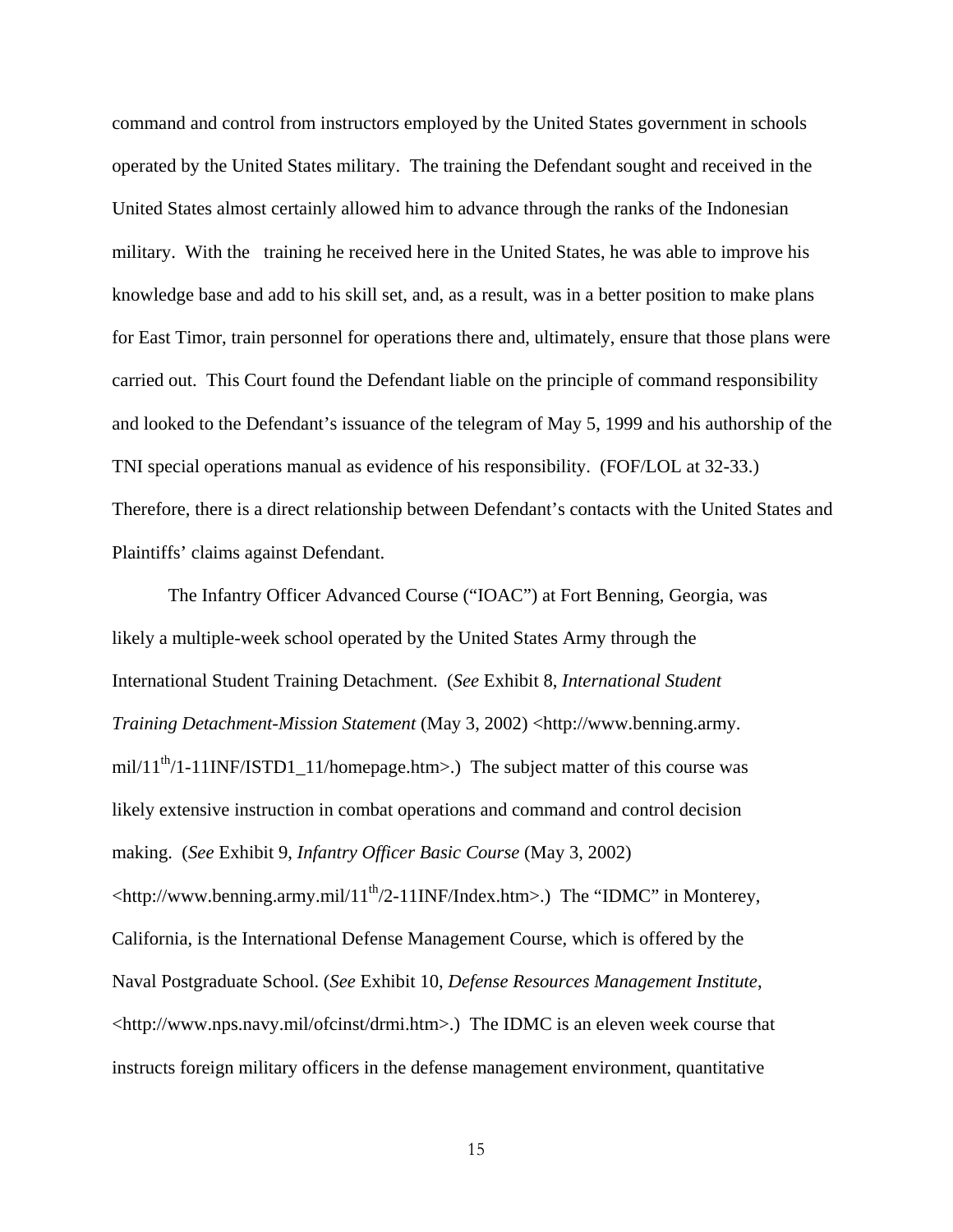and economic analysis, and management systems in the context of strategy, implementation, and operations. (*See id.*)

 Most importantly, however, at least a portion of this training is paid for by the United States. The International Military Education and Training program is authorized by the Foreign Assistance Act of 1961. (*See* Exhibit 11, *Defense Security Cooperation Agency-International Training Programs* (May 7, 2002) <http://129.48.104.198/ programs/imet/imet2.htm >.) It provides training on a grant basis to foreign military students. (*See id.*) Defendant was assigned an IMET student identification number-- #23294. (*See* Exhibit 12, Alan Nairn, *General Lumintang Trained by the U.S.* (March 28, 2000) <http://www.etan.org/news/2000a/suit/nairn.htm>.) Thus, at least a portion of Defendant's military training was paid for by the government of the United States.

 This Court has found Defendant liable to Plaintiffs under the principles of command responsibility. (*See* FOF/COL at pp. 30-33 & ¶ 17.) The Court based its determination, in part, on the fact that Defendant signed the telegram of May 5, 1999 and authored the TNI special operations manual, in which instruction was given on training in abduction, killing, torture and agitation, in addition to education, training and examination of army personnel. (*Id.* at pp. 30-33 & ¶¶ 16-17.) Defendant's liability is thus predicated on his ability and clear authority to command and control troops under his command, as well as his personal knowledge of field operations and field command—subjects on which Defendant almost certainly received instruction during his training in the United States.<sup>[3](#page-15-0)</sup>

 The substantive benefit that Defendant has received, in the form of military training, from the United States, establishes sufficient contacts between the United States and Defendant such

<span id="page-15-0"></span> $3$  At a minimum, this may be inferred from the very title of Defendant's course at Fort Benning: "Infantry Officer Advanced Course." (*See* Lumintang Decl. ¶ 7.)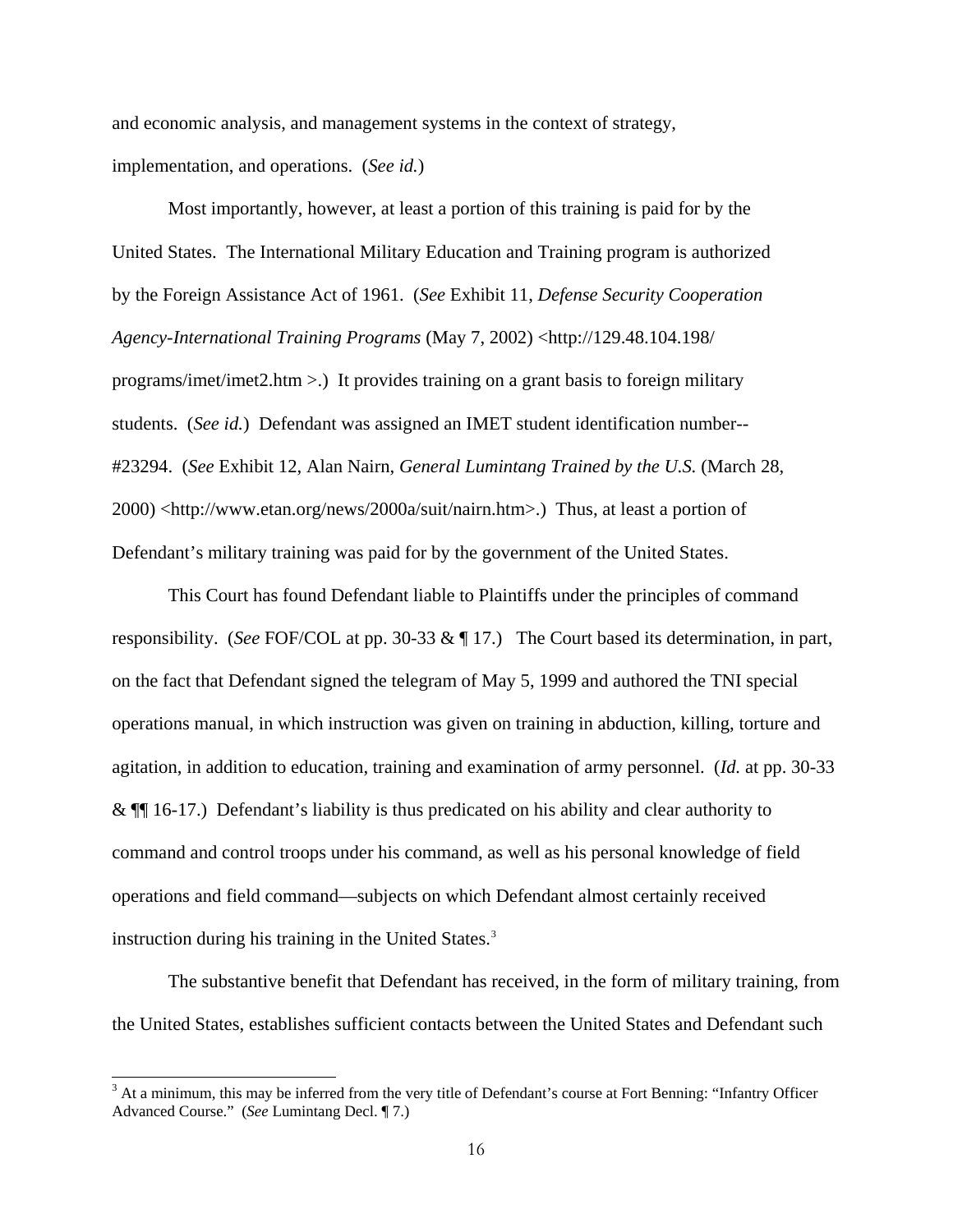that this Court's exercise of personal jurisdiction over Defendant "does not offend traditional notions of fair play and substantial justice." *International Shoe Co.*, 326 U.S. at 316. Defendant has purposely availed himself of the benefits of our laws and government institutions, received training which he then utilized to in planning the Indonesian military's actions in East Timor, his training of troops to carry out those actions and his command and control of the Indonesian forces on the ground in East Timor. In so doing, Defendant has deliberately created a substantial connection between himself and the United States. As a result, it was certainly foreseeable that Defendant could be held to account for his use of the training he received from the United States in a United States court. Thus, because Defendant has intimate contacts with the United States, and because there is a direct relationship between Defendant's contacts and the Plaintiffs' claim this Court has exercised jurisdiction over Defendant's person in a constitutionally permissible manner.

 As set forth above, this Court may properly exercise personal jurisdiction over Defendant under Rule  $4(k)(2)$ . Because Plaintiffs have made out a prima facie case for the application of Rule  $4(k)(2)$ , the burden is now upon Defendant to produce some evidence which, if credible, demonstrates the existence of at least one jurisdiction in the United States exist where Defendant is subject to suit.<sup>[4](#page-16-0)</sup> See Vitamins Antitrust Litigation, 94 F.Supp.2d at 35 (citing Swiss I, 191 F.3d at 41). Because Defendant's aggregate contacts with the U.S. satisfy the Constitutional requirements, if Defendant fails or refuses to identify a United States jurisdiction where Defendant is amenable to suit, this Court may, pursuant to Rule  $4(k)(2)$ , exercise jurisdiction

<span id="page-16-0"></span><sup>&</sup>lt;sup>4</sup> If the Defendant does identify a jurisdiction in the United States where he is subject to suit, Plaintiffs respectfully request this Court to transfer this action to that jurisdiction pursuant to 28 U.S.C. § 1404(a). As the court stated in *Sinclair v. Kleindeinst*, "[t]he procedural obstacles which may be removed by a transfer include the lack of personal jurisdiction, improper venue and statute of limitations bars." 711 F.2d. 291, 294, (D.C. Cir. 1983); *see also Hoffman v. Blaski*, 363 U.S. 342-43 (1960.. Transfer is therefore appropriate where "it would enable the Plaintiff to obtain personal jurisdiction" over the defendant. *Id.* at 294.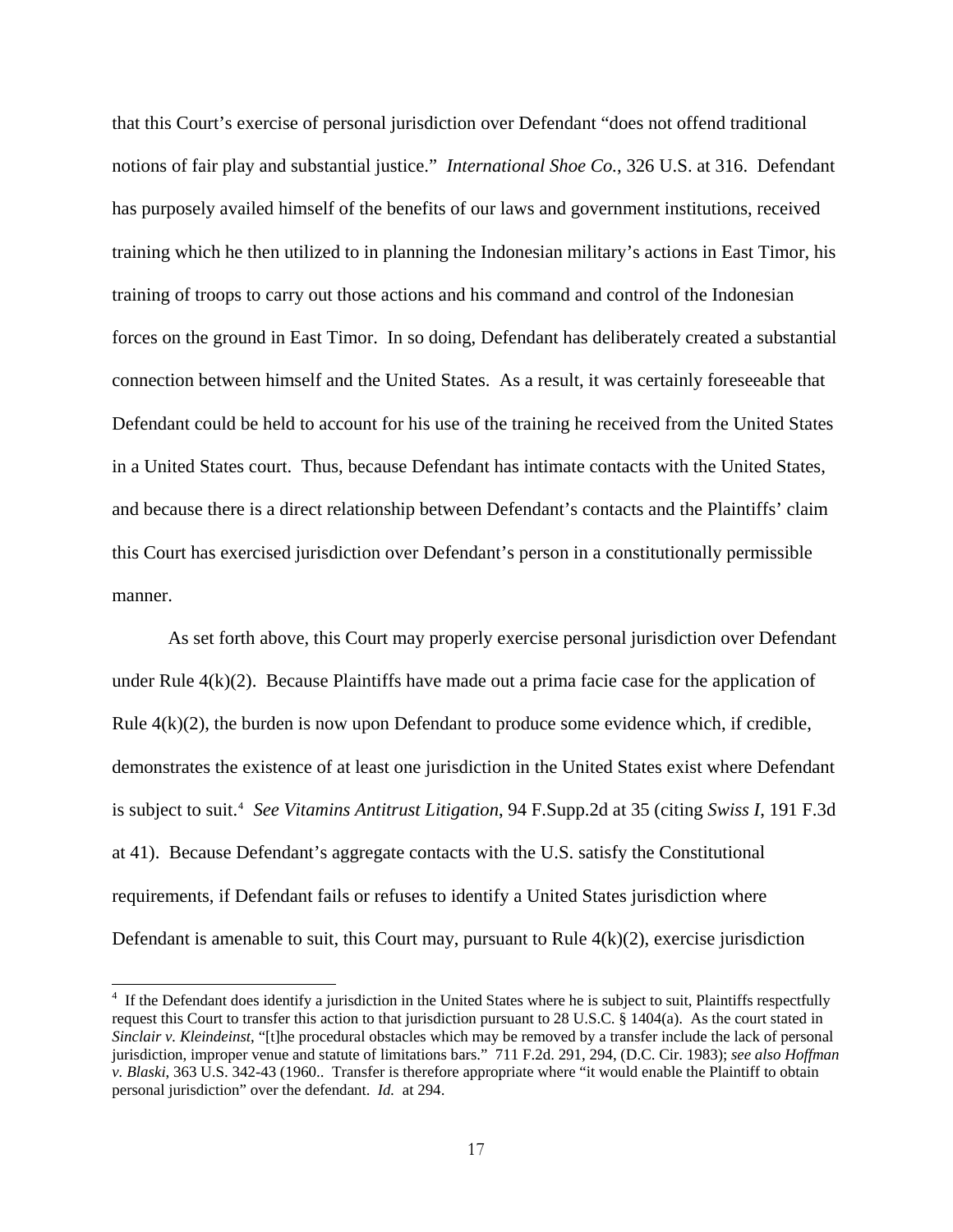over Defendant. *See ISI International v. Borden Ladner Gervais LLP*, 256 F.3d 548, 552 (7<sup>th</sup>

Cir. 2001)(Easterbrook, J.). $5$ 

# **II. THIS COURT HAS JURISDICTION OVER THE SUBJECT MATTER OF PLAINTIFFS' CLAIMS—PLAINTIFFS HAVE PLEAD AND PROVED THEIR CLAIMS UNDER THE ALIEN TORT CLAIMS ACT AND TORTURE VICTIM PROTECTION ACT AND THIS COURT HAS DETERMINED THAT IT HAS JURISDICTION OVER THOSE CLAIMS.**

Defendant's claim that this Court's judgment is void per FED.R.CIV.P. 60(b)(4) for lack of subject matter jurisdiction is absurd. Federal courts have been uniform in their treatment of the jurisdictional requirements for suits under the Alien Tort Claims Act ("ATCA") and the Torture Victim Protection Act ("TVPA"), and Plaintiffs claims clearly met those requirements here. Alone, this Court's findings and conclusions regarding its jurisdiction over the Plaintiffs' claims justify casting aside Defendant's jurisdictional argument as without merit.

# **A. THIS COURT'S PREVIOUS DETERMINATION THAT IT HAS JURISDICTION OVER PLAINTIFFS' CLAIMS IS BINDING BECAUSE THE ASSERTION OF JURISDICTION BY THIS COURT IS NOT FRIVOLOUS.**

Subject matter jurisdiction is proper if "the well-pleaded factual allegations contained in the complaint" support any jurisdictional element in dispute. *Ge v. Peng*, -- F. Supp.2d --, 2000 WL 33726878, \*3 (D.D.C. 2000). Further, as this Court has stated, "a party against which a default has been entered is not entitled *ipso facto* to have that default set aside merely because it may have meritorious defenses, including jurisdictional defenses." *See Steinberg v. International Criminal Police Org.*, 103 F.R.D. 392, 396-97 (D.D.C. 1984)(hereinafter "*Interpol*"). Under Rule 60(b)(4), a court's determination that it has jurisdiction is binding "as

<span id="page-17-0"></span><sup>&</sup>lt;sup>5</sup> In the event that this Court determines that there are insufficient grounds to support personal jurisdiction, Plaintiffs are, at a minimum, entitled to discovery concerning Defendant's contacts with the United States. *See GTE Media Services Inc. v. Bellsouth Corp.*, 199 F.3d 1343, 1351 (D.C.Cir. 2000)("This Court has previously held that if a party demonstrates that it can supplement its jurisdictional allegations through discovery, then discovery is justified."); *Hasson El-Fadl v. Central Bank of Jordan*, 75 F.3d 668, 676 (D.C.Cir. 1996)("A plaintiff faced with a motion to dismiss for lack of personal jurisdiction is entitled to reasonable discovery, lest the defendant defeat the jurisdiction of a federal court by withholding information on its contacts with the forum."). Thus, Plaintiffs respectfully request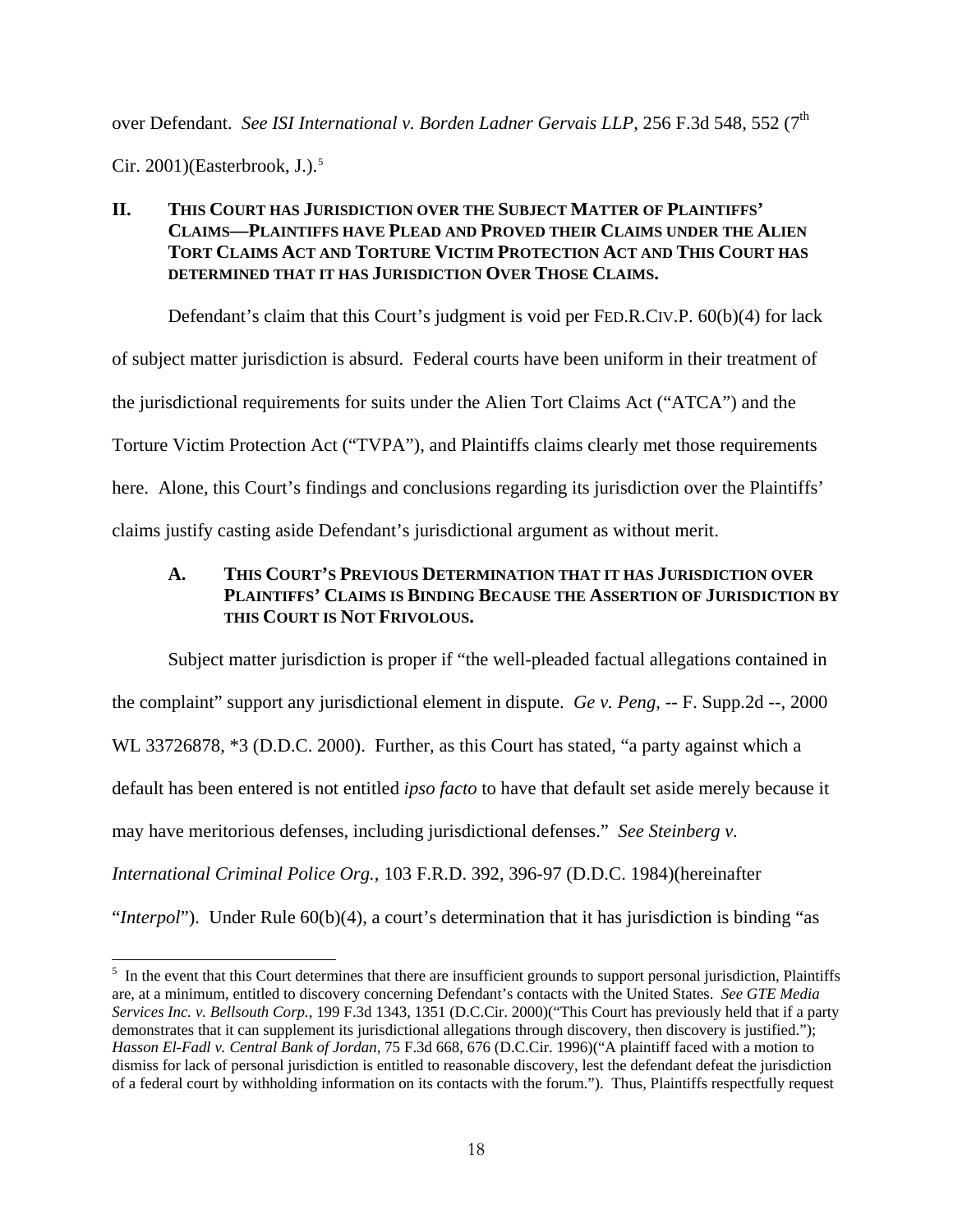long as the assertion of jurisdiction is not frivolous." *Id. See* also *Kocher v. Dow Chem. Co.*, 132 F.3d 1225, 1230  $(8^{th}$  Cir. 1997)(Rule 60(b)(4) motion requires showing that absence of jurisdiction was "so glaring as to constitute a 'total want of jurisdiction' or a 'plain usurpation of power' so as to render the judgment void from its inception").

This rule has been applied to implicit determinations of subject matter jurisdiction in default judgments, in addition to judgments in contested cases. *See*, *e.g.*, *Honneus v. Donovan*, 691 F.2d 1, 2 ( $1<sup>st</sup>$  Cir. 1982)(default judgment not void where diversity jurisdiction sufficiently, even if improperly, alleged; court has not "clearly usurped" its powers); *Government Employees' Ins. Co. v. Jackson*, 1995 WL 672830, \*1 (E.D.Pa. 1995)(default judgment not void for lack of subject matter jurisdiction unless court has "clearly usurped" its power). As one commentator notes: "In the context of Rule 60(b)(4), a lack of subject-matter jurisdiction for the purpose of making a judgment void means a court's lack of jurisdiction over an entire category of cases, not whether a court makes a proper or improper determination of subject matter jurisdiction in a particular case." 3D Moore's Federal Practice & Procedure ¶ 60.44[2][a].

This Court's explicit determination in its Findings of Fact and Conclusions of Law that it had subject matter jurisdiction over this action under the ATCA and TVPA is amply supported by Plaintiffs' allegations and evidence, and is in no way "frivolous" or a clear usurpation of its powers. Accordingly, the default judgment is not void for lack of subject matter jurisdiction.

that they be permitted to conduct discovery should this Court determine that, on the record presently before it, it is unable to take jurisdiction over the Defendant.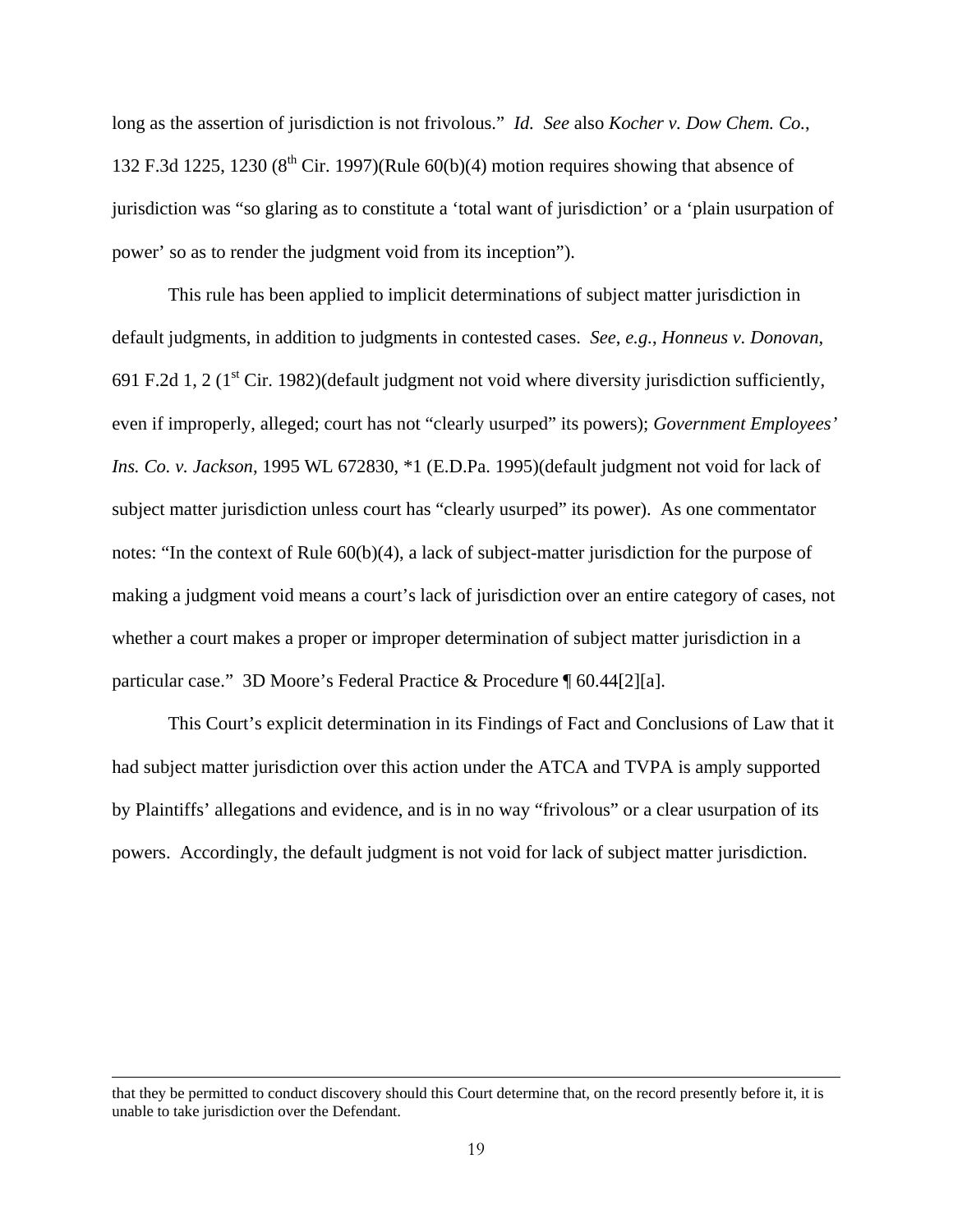#### **B. THIS COURT HAS JURISDICTION OVER PLAINTIFFS' CLAIMS AS THEY WERE BROUGHT PURSUANT TO THE ALIEN TORT CLAIMS ACT.**

The ATCA confers federal subject matter jurisdiction when three conditions are satisfied: (1) the plaintiff is an alien; (2) the claim is for a tort; and (3) the tort is committed in violation of the law of nations or a treaty of the United States. *See Doe I v. Islamic Salvation Front,* 993 F. Supp. 3, 7 (D.D.C. 1998) (hereinafter "*FIS*")(citing *Kadic v. Karadzic*, 70 F.3d 232, 238 (2d Cir. 1995)). Defendant does not and cannot dispute that the first two of these three conditions have been satisfied. Defendant does not even challenge that each of Plaintiffs' causes of action are for torts recognized as violations of "the law of nations." Rather, Defendant claims that the third condition is not satisfied because he believes that Plaintiffs failed to allege how Defendant acted under color of official authority, a necessary element of certain of Plaintiffs' causes of action. Defendant is simply wrong.

Flatly contrary to Defendant's claims, Plaintiffs specifically asserted—from the first sentence of the Complaint and throughout this litigation—that Defendant committed the acts or omissions that harmed Plaintiffs under color of official authority. Plaintiffs alleged and at trial proved how Defendant so acted. Plaintiffs averred in their Complaint that Lumintang "designed, ordered, implemented, or directed" violations of customary international law in his capacity as Vice Chief of Staff of the Indonesian army, and that he was responsible in this position for violations committed by Indonesian forces under his authority. (*See* Complaint, ¶¶ 1, 3, 15, 17, 18, 19, 31 and 32). In support, the Complaint points, among other things, to: (1) Lumintang's authorship of a secret Covert Operations Manual for the Army Special Forces ("Kopassus"), that ordered training in the use, *inter alia*, of kidnapping, terror, and sabotage; (2) his issuance of a telegram authorizing repressive actions after East Timor's 1999 referendum if the vote favored independence, and (3) the widespread and systematic nature of atrocities and other human rights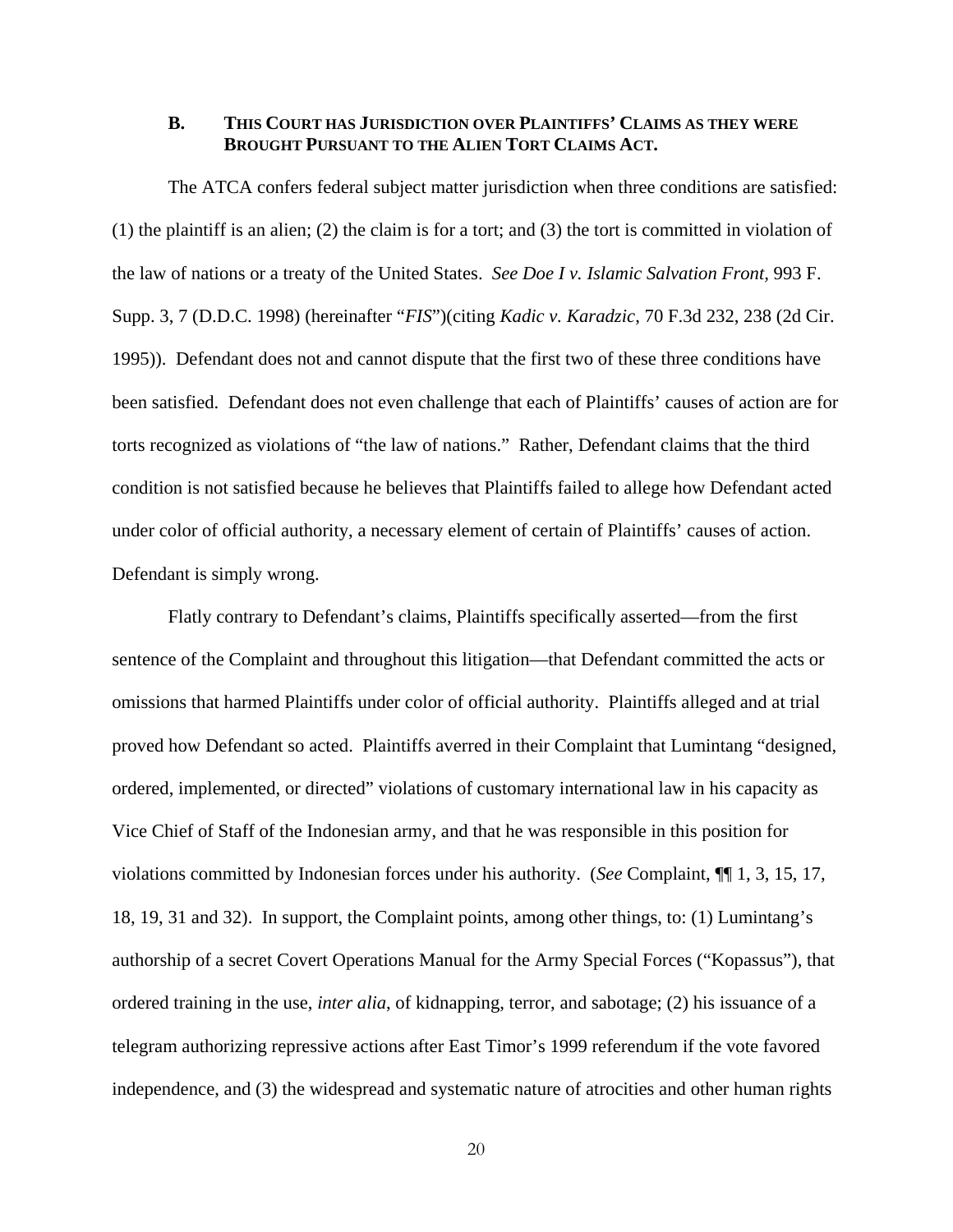violations committed by the Indonesian Army and militias in East Timor surrounding the independence referendum. (*Id.* ¶¶ 15-32).

At the hearing on damages, Plaintiffs introduced further evidence and argument of Defendant's role in, and responsibilities as an army commander for the reign of terror perpetrated by Indonesian troops in 1999 in East Timor. (*See* Trial Transcript, March 27, 2001, Testimony of Prof. Richard Tanter, 25:19-136:25). This court's own conclusions provide that Defendant had both direct responsibility for plaintiff's injuries by virtue of his "official acts," and command responsibility in light of his military offices for grave abuses committed by subordinate forces. (*See* FOF/COL at 32-33).

As Plaintiffs provided credible and specific allegations that Defendant committed violations of customary international law in his official capacity as a high-ranking officer in the Indonesian military, this Court's assertion of subject matter jurisdiction is proper. Further, the Court clearly did not usurp its authority in determining, after considering evidence and argument presented by Plaintiffs, that it had jurisdiction under the ATCA. Accordingly, the default judgment is not void for lack of subject matter jurisdiction.

While the judgment is clearly not void in light of this Court's proper assertion of subject matter jurisdiction under the ATCA, Plaintiffs briefly address, for the record, Defendant's misguided claim that the court lacked jurisdiction over Plaintiffs' claims under the TVPA. Defendant mistakenly claims that subject matter jurisdiction under the TVPA doe not lie here because Plaintiffs failed to exhaust "adequate and available" local remedies.

Exhaustion of domestic remedies simply is not a jurisdictional element under the TVPA.  $6$  The TVPA provides a cause of action against "[a]n individual who, under actual or apparent

<sup>&</sup>lt;sup>6</sup> The TVPA "is not itself a jurisdictional statute," but rather provides a cause of action for official torture "under the jurisdiction conferred by the Alien Tort Act and also under the general federal question jurisdiction of [28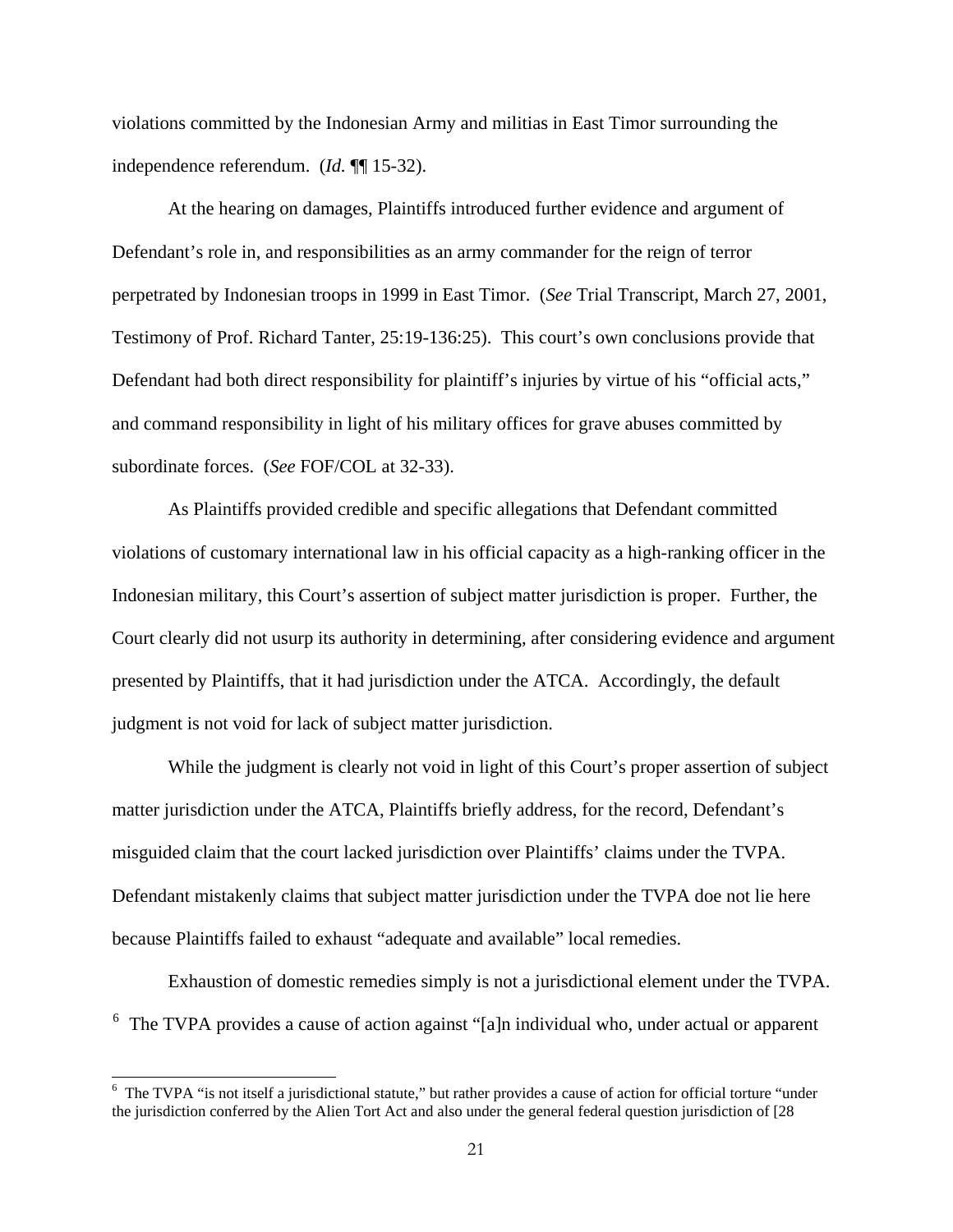authority, or color of law, of any foreign nation . . . subjects an individual to torture." TVPA, § 2(a) (28 U.S.C. § 1350, note). Nothing more is required to state a cause of action under the statute. *See, e.g.*, *FIS*, 992 F. Supp. at 9. Subsection 2(b) of the TVPA provides that a court shall "*decline to hear a claim* under this section if the claimant has not exhausted adequate and available remedies in the place in which the conduct giving rise to the claim occurred." TVPA, § 2(a) (28 U.S.C. § 1350, note)(Emphasis added). However, as indicated by the legislative history of this provision, exhaustion of domestic remedies is an *affirmative defense* under the statute, not an element of a plaintiff's cause of action. *See Hilao v. Estate of Marcos*, 103 F.3d 767, 778 n.5 (noting Senate Report on TVPA providing with "remarkable clarity" that exhaustion requirement should be interpreted by general principles of international law, which generally require defendants to plead and prove non-exhaustion as an affirmative defense). Accordingly, exhaustion of remedies is a defense that Defendant could have raised had he chosen not to answer Plaintiffs' Complaint. Because Defendant chose default, he has foregone his right to contest the merits of Plaintiffs claims, to raise affirmative and other defenses, and may not now attempt to do so under the guise of subject matter jurisdiction.

## **III. DEFENDANT IS NOT ENTITLED TO RELIEF UNDER FED.R.CIV.P. 60(b)(6)—DEFENDANT MADE A CONSCIOUS DECISION TO IGNORE THESE PROCEEDINGS AND SHOULD NOT BE REWARDED FOR THAT DECISION.**

 Under Rule 60(b)(6) of the Federal Rules of Civil Procedure, this Court may relieve a party from a final judgment for "any other reason justifying relief from operation of the judgment." Fed.R.Civ.P. 60(b)(6) (2002). Defendant claims this Court should set aside its judgment pursuant to Rule 60(b)(6) in light of the "extraordinary circumstances of this case" and

<span id="page-21-0"></span>U.S.C.] section 1331." *Kadic*, 70 F.3d at 246. Thus, so long as plaintiffs' well-plead allegations support a cause of action under the TVPA, the action "arises under" a federal statute and this court has subject matter jurisdiction. See *Metropolitan Life Ins. Co. v. Taylor,* 481 U.S. 58, 63 (1987)(cause of action arises under federal law only when the plaintiff's well-pleaded complaint raises issues of federal law).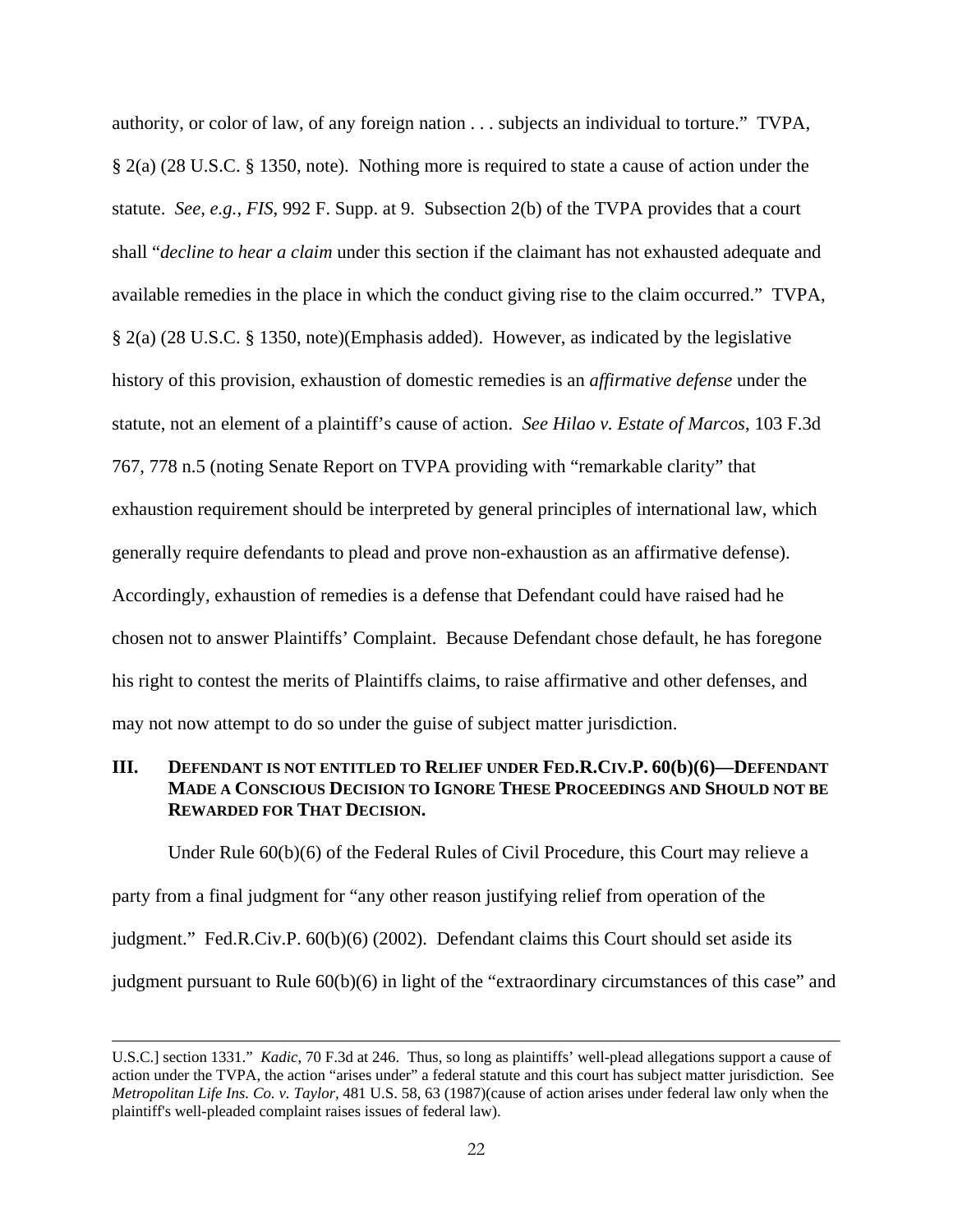the "substantial interests of justice." Although Defendant is correct that Rule 60(b)(6) is reserved for the extraordinary, he is mistaken in assuming that there is anything even remotely extraordinary about this case.

 Defendant brazenly argues that "justice" requires this Court to reward Defendant's deliberate and calculated refusal to mount a defense, by setting aside a judgment that is grounded upon credible, detailed and overwhelming evidence that Defendant violated Plaintiffs' human rights. Notwithstanding the fact that Defendant's argument under Rule 60(b)(6) is procedurally barred because Defendant asks this Court to set aside its judgment pursuant to 60(b)(4), Defendant attempts to bring his motion within the narrow confines of Rule  $60(b)(6)$  by arguing facts that he believes establish his innocence. Put simply, the time for making such claims has long passed. Not only was Defendant aware of the filing of this action—he was, after all, personally served with the Complaint and Summons over two years ago—this Court has concluded that Defendant had "unquestionably 'evil motive' in authorizing and implementing the crimes against humanity and terror that encompassed the torture, summary execution and injuries suffered by plaintiffs and their families." (FOF/COL p. 38.)

#### **A. DEFENDANT IS BARRED FROM SEEKING RELIEF UNDER RULE 60(B)(6) BECAUSE HE HAS ALSO SOUGHT RELIEF UNDER RULE 60(B)(4).**

Defendant seeks relief from the judgment of this Court pursuant to Rule 60(b)(6) as well as Rule 60 (b)(4). Defendant's reliance upon Rule 60(b)(6) is misplaced. As explained by the court in *Carr v. District of Columbia*:

As has been held in many cases, however, clause (6) and the first five clauses of Rule 60(b) are mutually exclusive, with the result that clause (6) affords no basis for relief at any time available under either of the earlier clauses . . . . That appears to have been the view already taken in this circuit . . . and in any event we adopt it here.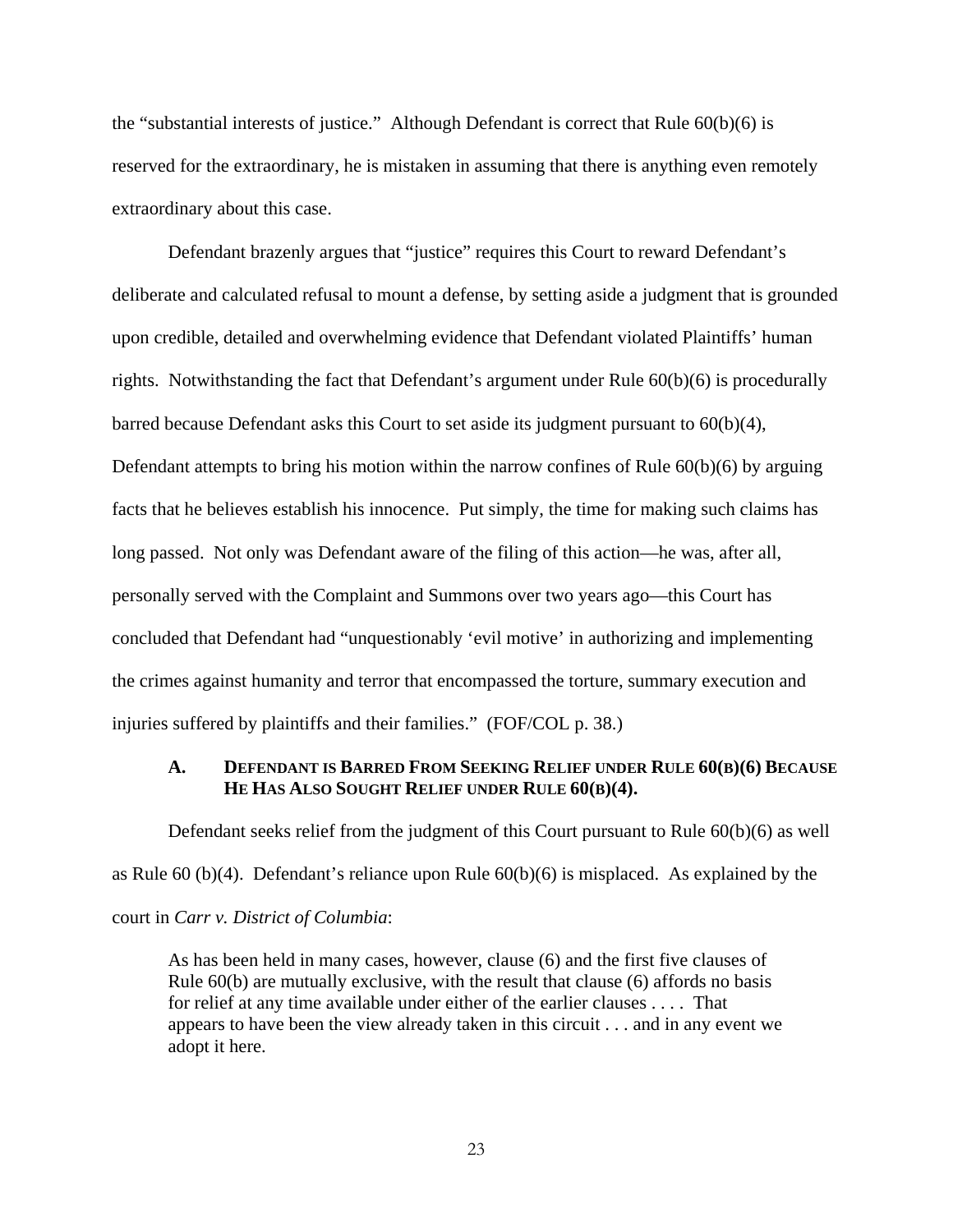543 F.2d 917, 926 n. 72 (D.C. Cir. 1976)(citations omitted). *See Klapprott v. United States*, 335 U.S. 601, 613 (1949); *Goland v. Central Intelligence Agency*, 607 F.2d 339, 372-73 (D.C. Cir. 1978); *In re Korean Airlines Disaster of September 1, 1983*, 156 F.R.D. 18, 21 (D.D.C. 1994). Having sought a remedy under Rule (60)(b)(4), Defendant may not avail himself of remedies under Rule (60(b)(6), *see In re Korean Airlines*, 156 F.R.D. at 21, and Defendant's motion for relief under Rule 60(b)(6) should be denied.

### **B. EVEN IF DEFENDANT'S RULE 60(B)(6) MOTION IS NOT BARRED, DEFENDANT HAS NOT SATISFIED THE STRICT CRITERIA REQUIRED FOR OBTAINING RELIEF UNDER RULE 60(B)(6).**

Defendant argues that the judgment of this Court must be set aside because he is innocent—and attempts to argue facts that allegedly establish his lack of culpability for the gross human rights abuses suffered by the Plaintiffs. Notwithstanding the fact that Defendant may not, as a matter of law, seek relief under Rule 60(b)(6), an evaluation of the merits of Defendant's arguments reveals that Defendant has not met the heavy burden of proof that predicates relief under Rule 60(b)(6).

## **1. RULE 60(B)(6) IS NOT AVAILABLE TO RESCUE DEFENDANT FROM HIS DECISION NOT TO DEFEND. IN DEFENDANT'S OWN WORDS, "I AM AN INDONESIAN CITIZEN, I ONLY BOW TO INDONESIAN LAW."**

Defendant argues that his case presents the "extraordinary circumstances" and "demand for justice that qualifies for relief under Rule 60(b)(6)" in part because a "\$66 million dollar judgment has been issued against a foreign citizen . . . who never appeared in Court to defend himself." Defendant's reliance on Rule  $60(b)(6)$  as authority for this argument is without precedent, and it flies in the face of the well-established finality doctrine. As set forth in detail above, Defendant was personally served with the Summons and Complaint in this action. He made a deliberate choice not to appear, contest the entry of default or challenge this Court's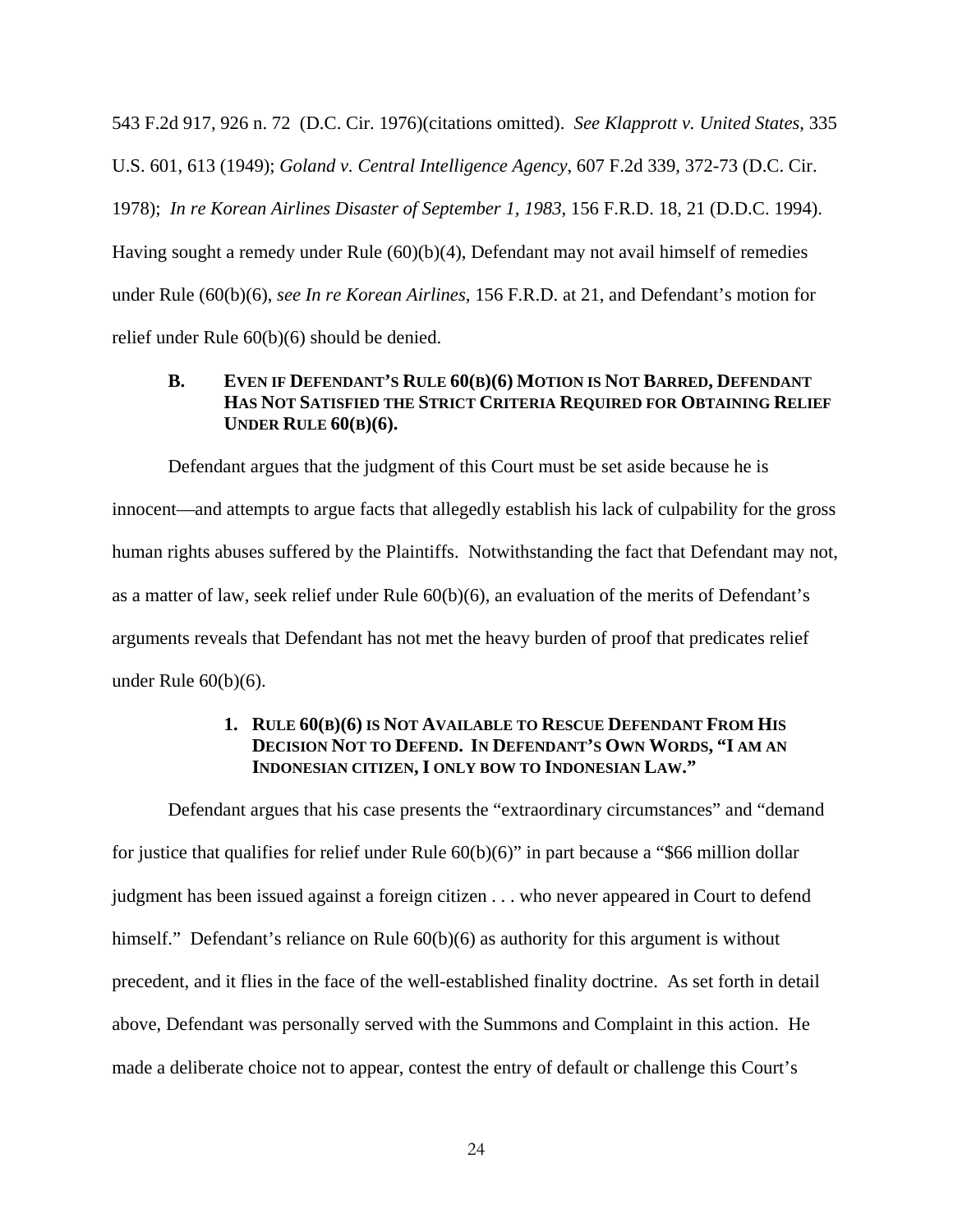judgment on its merits. Defendant has provided no explanation for his failure to timely challenge this Court's jurisdiction. As stated by the Court, "free, calculated and deliberate choices are not to be relieved from through the use of Rule 60(b)(6). *Ackermann v. United States,* 340 U.S. 193,198 (1950). In other words, Rule 60(b) cannot . . . be employed simply to rescue a litigant from strategic choices that later turn out to be improvident. *Good Luck Nursing Home, Inc. v. Harris*, 636 F.2d 572, 577 (D.C. Cir. 1980). *See also Federated Department Stores v. Moitie,* 452 U.S. 394, 401 (1981).

Of the authority cited by Defendant, only two cases involved the granting of a Rule 60(b)(6) motion. Neither supports Defendant's argument that relief from this Court's judgment would serve the interests of justice. In *Klapprott v. United States*, a prisoner sought to re-open a default judgment revoking his citizenship and canceling his naturalization certificate. *See* 335 U.S. at 604-07. The default was entered while he was wrongfully imprisoned on a selective service conspiracy charge, ill and without funds to obtain counsel. *See id*. Here, by contrast, Defendant has advanced no evidence that he was prevented or unable to present a defense, contest the entry of the default judgment or appear at trial. Moreover, as the Court noted in *Klapprott*, its holding was quite fact specific. *Id.* at 603.

 Likewise, in *Computer Professionals for Social Responsibility v. Unites St*ates, the court noted that "a party that . . . has not presented known facts helpful to its cause when it had the chance cannot ordinarily avail itself [of] rule 60(b) after an adverse judgment has been handed down." 72 F.3d 897, 903 (D.C. Cir. 1996)(citation omitted). The court permitted a re-opening because the interests of third parties were at issue and because the motion was filed only eighteen days after the court's adverse decision. *Id.* at 904. Here, Defendant seeks to set aside this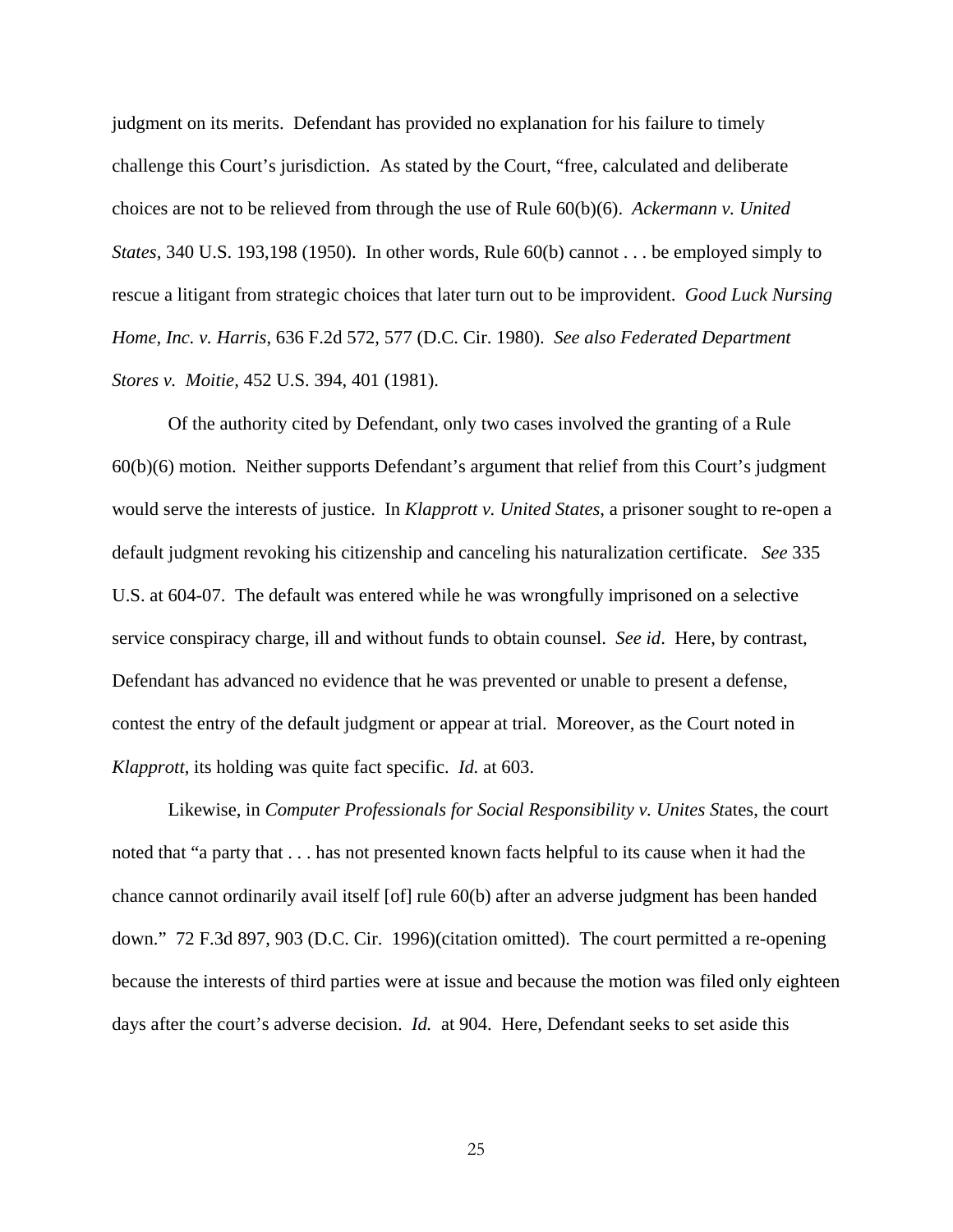Court's judgment because he is unhappy with his strategic decision not to defend and there are no interested third parties that need protection.

Instead, Defendant's position here is more akin to that of the defendant in *Anderson v.* 

*Chevron*, where the court refused to set aside a default order and held that the movant should be

bound by his strategic choice:

The burden of undermining a default judgment that is two years old rests heavily upon Moving Plaintiffs. Moving Plaintiffs have not demonstrated extraordinary circumstances that rise to the level required for this court to have the ability to exercise its discretion in to set aside the judgment of April 16, 1997.

#### 190 F.R.D. 5, 12 (D.D.C. 1999),

No extraordinary circumstances prevented Defendant from bringing a timely challenge to Plaintiffs' allegations and, at trial, proof. Defendant was fully aware of this proceeding and made a strategic decision not to defend. As a result there is no basis to grant Defendant's Rule 60(b)(6) motion.

## **2. RULE 60(B)(6) AFFORDS DEFENDANT NO RELIEF BECAUSE DEFENDANT'S PARTICIPATION IN HUMAN RIGHTS VIOLATIONS HAS BEEN ESTABLISHED BY COMPETENT EVIDENCE AND THERE IS NO NEW "EVIDENCE" THAT SUPPORTS DEFENDANT'S PROTESTATIONS OF INNOCENCE.**

Defendant also argues that Rule 60(b)(6) should provide him relief because he did not commit any of the torts alleged in Plaintiffs' Complaint. Defendant conveniently omits that his liability was established by Plaintiffs at trial by overwhelming and convincing evidence. He never mentions this Court's conclusion that "Defendant Lumintang is both directly and indirectly responsible for the human rights violations committed against the Plaintiffs." (FOF/COL at 32.) Nonetheless, Defendant essentially argues that Plaintiffs have the wrong person because: (1) Defendant was interviewed by the Attorney General of the Republic of Indonesia who then decided that Defendant was not suspected of the human rights abuses in East Timor, and (2)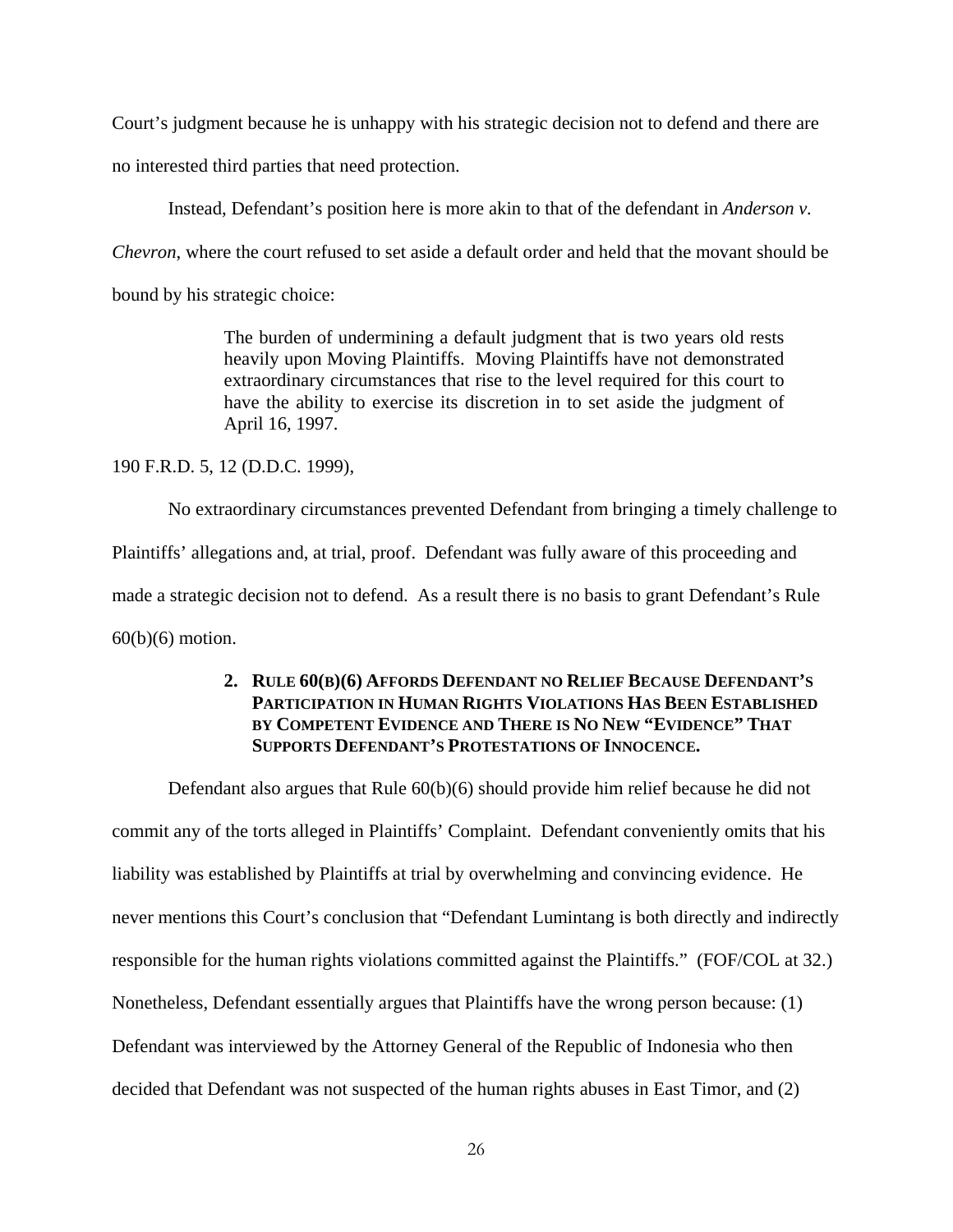Defendant's duties with the Indonesian army at the relevant time were administrative, and as a result he had no authority over operations in the field.

The "facts" Defendant relies on to support his argument that he was merely an administrative officer are directly contradicted by the record. Specifically, this Court has found that Defendant issued a telegram on May 5, 1999, instructing the responsible local commander in East Timor to anticipate situations which may arise from the vote and to "prepare a security plan with the aim of preventing the outbreak of civil war" and directing the military to prepare for "evacuation." (FOF/COL ¶16.) Moreover, on June 30, 1999, a manual authored by Defendant was distributed to and used by soldiers in East Timor which directed training in, *inter alia,*  abduction, killing, kidnapping, terror, and agitation. (FOF/COL ¶17.) Defendant's claim that he was not responsible for military operations are simply insufficient to negate findings of this Court that are based upon credible evidence.

Nor does Defendant's argument regarding the investigation of the Indonesian Attorney General justify relief under Rule  $60(b)(6)$ .<sup>7</sup> First, Defendant reveals very little about the substance and quality of the investigation. Although according to the Defendant, "written minutes were taken during the interrogations and kept," transcripts were not provided to this Court. Given the vague description of the investigation and the serious issue of the Indonesian Attorney General's independence and ability to conduct an impartial investigation of such a high-ranking military officer, it is not possible to determine whether the investigation of the Indonesian Attorney General even addressed the specific human rights violations at issue here.

<span id="page-26-0"></span> $^7$  It is patently clear that Defendant cannot meet the standard under Rule 60(b)(2) for newly discovered evidence because the evidence must have been in existence at the time of the trial. *See In Re Korean Airlines Disaster of September 1, 1983*, 156 F.R.D. 18, 22 (D.D.C. 1994). The Indonesian Attorney General's investigation took place well after. Moreover, while the "evidence" offered by Defendant regarding the structure of the Indonesian military and his ostensible responsibilities within that structure was in existence at the time of trial, it cannot be said that it is "newly discovered."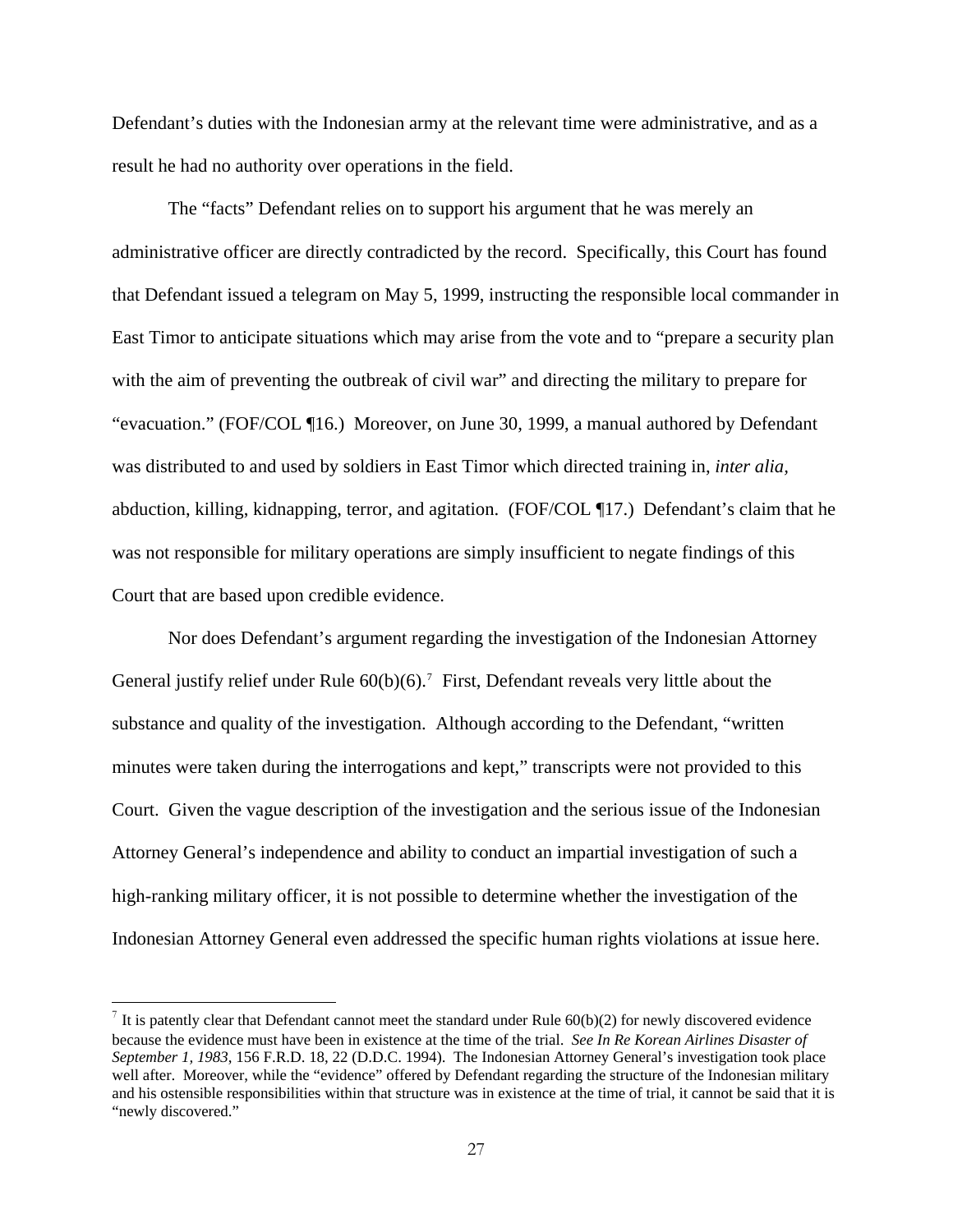Again, however, Defendant's assertions regarding the investigation of the Indonesian Attorney

General, are directly contradicted by the findings entered by this Court:

Defendant Lumintang is both directly and indirectly responsible for the human rights violations committed against the Plaintiffs. Lumintang had "direct" responsibility for these acts: as the third-ranking member of the Indonesian military, he - along with other high-ranking members of the Indonesian military planned, ordered, and instigated acts carried out by subordinates to terrorize and displace the East Timor population, to repress East Timorese who supported independence from Indonesia, and to destroy East Timor's infrastructure following the vote for independence. Lumintang's signature on the May 5, 1999 telegram was sent to subordinates in the Indonesian army that furthered the events in East Timor in 1999. The June 30, 1999 manual that was issued over his signature advocated training tactics for use by Indonesian soldiers that violate international law and were the same tactics that were actually used by these soldiers both before and after the Popular Consultation. These official acts support a finding that Lumintang was directly involved in ordering, instigating or planning acts which led to the plaintiffs' injuries in this case. The defendant also had indirect command responsibility for the plaintiffs' injuries. In his position as Vice Chief of Staff of the TNI, and as a member of the TNI High Command, Lumintang (1) served as commander of subordinate members of the TNI in East Timor who perpetrated the acts of violence which injured the plaintiffs; (2) knew or should have known that subordinates in East Timor were committing, were about to commit or had committed widespread and systematic human rights violations, and (3) failed to act to prevent or punish the violations. Based on the principles of command responsibility, the Court finds that defendant may be held liable for the actions of his subordinates, including the abuses suffered by plaintiffs in this action.

(FOF/COL at 32-33.)

Defendant's liability has been established by this Court. Nothing has been offered to

justify relieving Defendant of this Court's judgment. Defendant's prayer for relief under Rule

60(b)(6) should therefore be denied.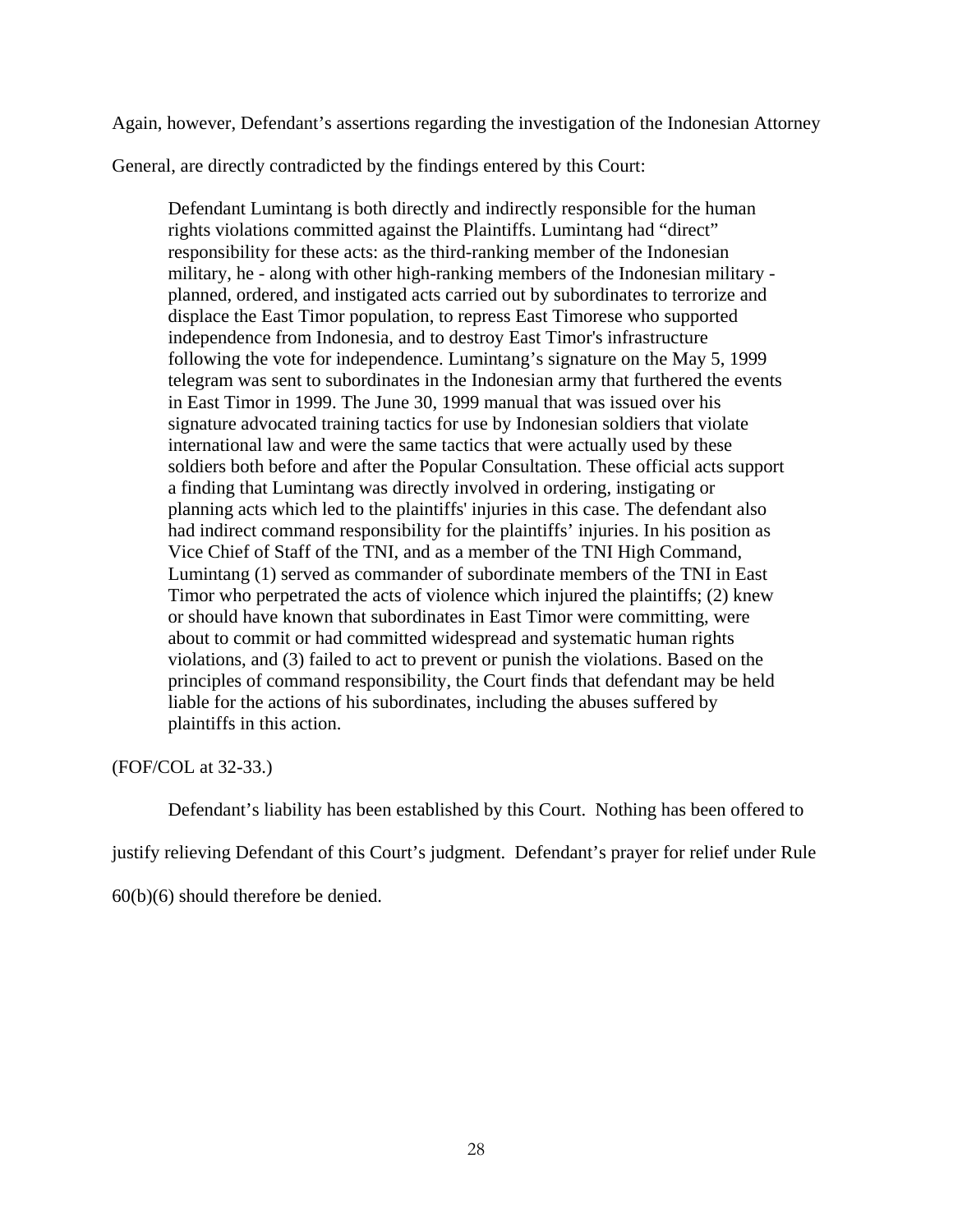## **IV. SHOULD THIS COURT SET ASIDE ITS JUDGMENT, THE PLAINTIFFS ARE ENTITLED TO ATTORNEYS' FEES AND COSTS AND DEFENDANT MUST POST BOND TO SECURE PAYMENT OF JUDGMENT.**

This Court may impose reasonable conditions on any decision to vacate a default judgment. *See* FED.R.CIV.P. 60(b)(default judgment may be vacated "upon such terms as are just"); *Thorpe v. Thorpe*, 364 F.2d 692, 694 (D.C.Cir. 1966). In the event that the Court determines that its judgment should be set aside, pursuant to FED.R.CIV.P.  $60(b)(4)$  or  $60(b)(6)$ , Plaintiffs respectfully request the Court to order the Defendant to pay the Plaintiffs' attorneys' fees and costs incurred in pressing for a default judgment. Plaintiffs also ask the Court to require Defendant to post a bond in the amount of the default judgment if it determines that it must set aside its judgment pursuant to FED.R.CIV.P. 60(b)(6).

## **A. DEFENDANT SHOULD PAY THE ATTORNEYS' FEES AND COSTS PLAINTIFFS HAVE INCURRED TO DATE.**

If the Court determines that its judgment against Defendant should be set aside, Defendant should be ordered to pay Plaintiffs' attorney fees and costs directly attributable to his refusal to enter an appearance in these proceedings and mount a defense, despite having personally accepted service in this matter. As this court has noted, reimbursement of costs and attorney fees incurred because of the default is the condition "most commonly" imposed on a defendant in granting a motion to vacate a default judgment. *Thorpe*, 364 F.2d at 694.

For example, in *Harris v. District of Columbia*, 159 F.R.D. 315, 317 and n.3 (D.D.C. 1995), this Court ordered defendants to pay "reasonable attorneys' fees and expenses" for any time spent by plaintiff's counsel resulting from defendant's failure to respond to plaintiff's complaint, including "time spent on the motions for entry of default, entry of default judgment, . . . and in opposition to defendants' motion to vacate the default." Similarly, in *Interpol*, 103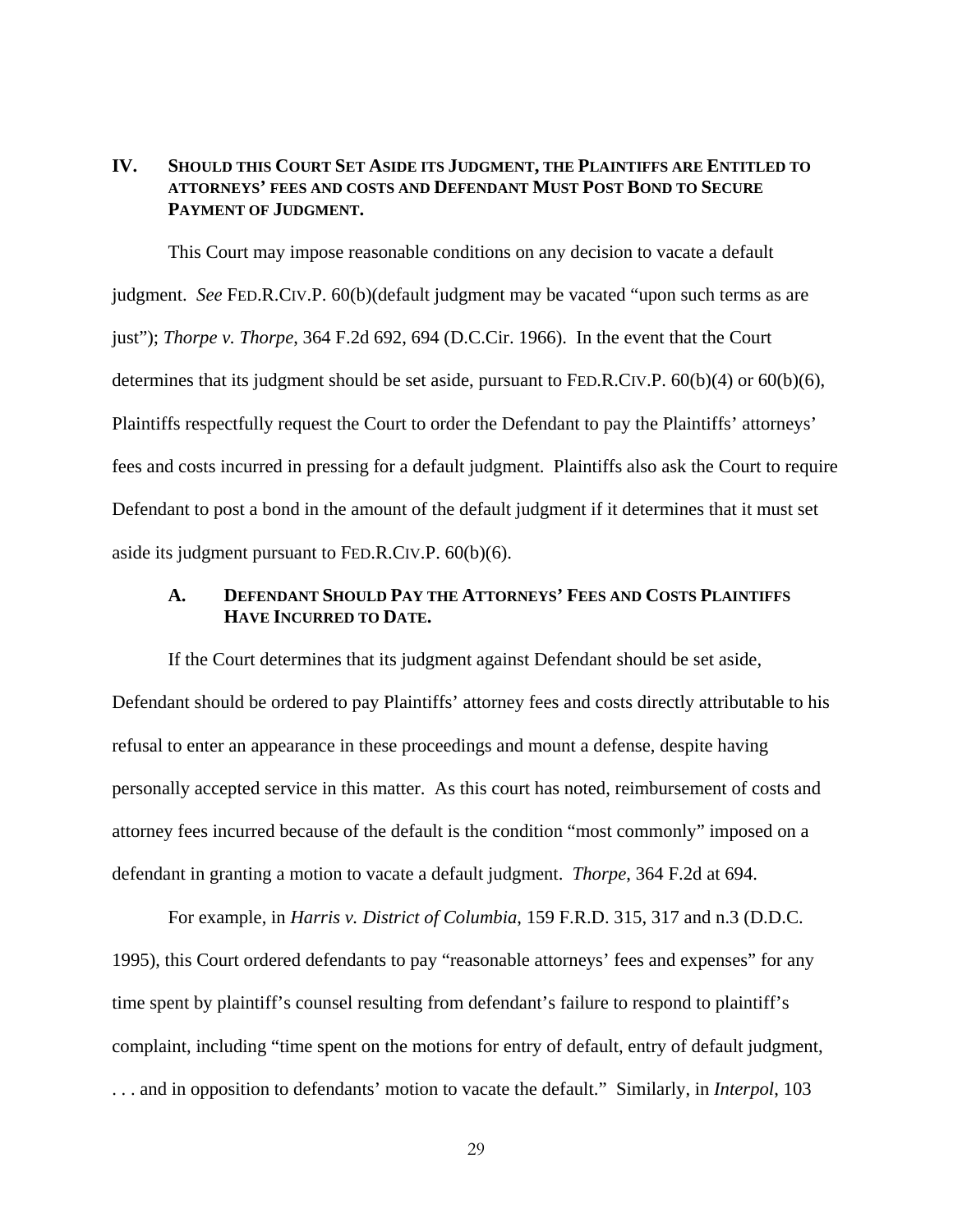F.R.D. at 398, this Court denied defendant's motion to reconsider an award to plaintiffs of attorneys' fees and expenses "attributable to defendants lack of responsiveness" in defending the case.[8](#page-29-0)

Defendant's failure to respond to the Complaint need not have been willful to justify an award of fees and costs incurred by Plaintiffs in responding to the default. *See*, *e.g*., *Augusta Fiberglass Coatings, Inc. v. Fodor Contracting Corp., 843 F.2d 808, 812-13 (4<sup>th</sup> Cir.* 1988)(holding trial court could award costs and attorneys fees though neither defendant's nor attorney's conduct was deliberate); *Corso v. First Frontier Holdings, Inc.*, 205 F.R.D. 420, 421 (S.D.N.Y. 2001)(awarding attorney fees to plaintiff though default was not willful). Here, however, the Defendant's failure to respond was, in fact, willful. Plaintiffs incurred substantial costs and attorneys' fees as a result of Defendant's willful failure to respond. Plaintiffs therefore respectfully request that this Court order the Defendant to reimburse the Plaintiffs for those costs and attorneys' fees.

### **B. DEFENDANT SHOULD BE REQUIRED TO POST BOND TO SECURE PAYMENT OF THE JUDGMENT.**

In the event that this Court sets aside its judgment pursuant to FED.R.CIV.P. 60(b)(6), the Plaintiffs respectfully request this court to secure the amount of default judgment by requiring the Defendant to post a bond in that amount. Given the Defendant's earlier refusal to mount a defense, Plaintiffs are not at all confident that the Defendant will answer their Complaint if he persuades this Court to set aside its judgment. Defendant should therefore be ordered to post a bond pending the outcome of a trial on the merits of Plaintiffs' claims.

<span id="page-29-0"></span><sup>&</sup>lt;sup>8</sup> Though the Court in *Interpol* denied plaintiffs' motion for default judgment, the court noted that the decisions on the default and plaintiffs motion for sanctions were "closely related." As the Court stated, it "could have granted the default and thereafter, upon defendants' application for relief from that default, conditioned such grant upon the payment of attorney's fees and costs which were occasioned by defendants' manipulations." *Interpol*, 103 F.R.D. at 397. However, as the Court noted, it decided to "compress the two proceedings into one" by denying the motion for default, but still imposing sanctions. *Id.*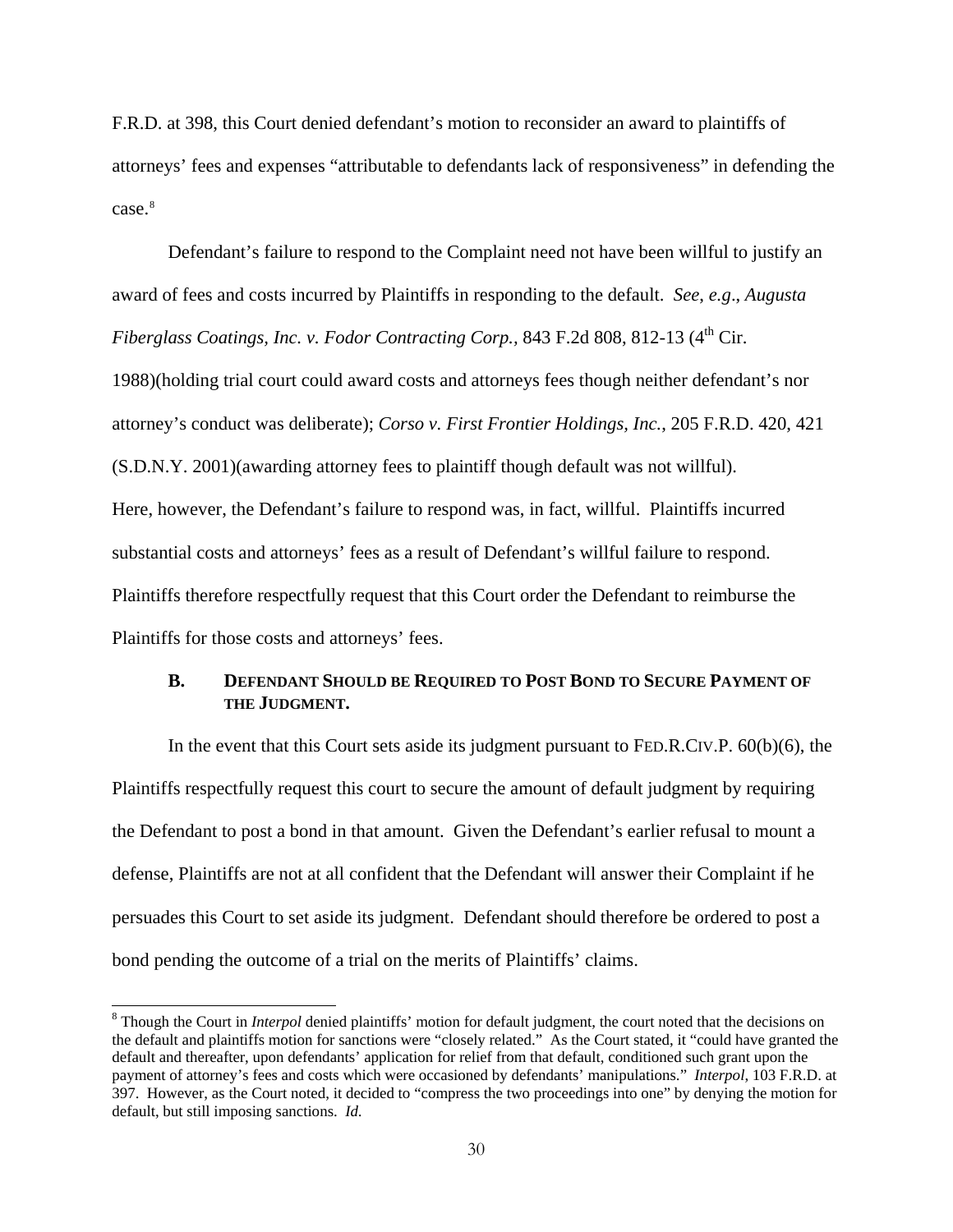This Court has itself seen fit to require defaulting defendants to post bond as a condition of setting aside the default. In *Thorpe*, the Court stated "[i]t may also be appropriate, in some cases, for the defendant to be required to post bond to secure the amount of the default judgment pending trial on the merits." *Thorpe*, 364 F.2d at 694. Though it is uncommon, the practice has been employed by other jurisdictions. For example, in *Sales v. Republic of Uganda*, a construction worker was injured while working on the premises of the permanent mission of the Republic of Uganda to the United Nations in New York. *See* 828 F. Supp. 1032 (S.D.N.Y. 1993). A default judgment was entered against Uganda, and Uganda subsequently moved to vacate the judgment. *Id.* The court conditioned its decision to vacate the default judgment upon defendant's posting of security in the full amount of plaintiffs' damages as set out in the default judgment (and modified in part by the court). *Id.* at 1035-37. In determining that this condition was "just and fair," the court noted that the government of Uganda had on at least one prior occasion disregarded process issued by a United States court and failed to pay a judgment, and that the factual and medical evidence before the magistrate judge made it "crystal clear that plaintiffs suffered severe damages." *Id.* 

This Court's detailed findings and conclusions amply demonstrate that the Plaintiffs here have, as in *Sales*, "suffered severe damages." Moreover, it is well-established that defendants in cases brought under the ATCA and TVPA uniformly have disregarded judgments issued by United States federal courts against them, though Plaintiffs are unaware of any outstanding judgments against Defendant. For example, a judgment issued by the United States District Court for the District of Massachusetts in 1994 against another Indonesian military leader, former Indonesian General Sintong Panjaitan, for his role in an infamous massacre at the Dili cemetery in East Timor. *See, e.g.*, B. Stephens and M. Ratner, *International Human Rights*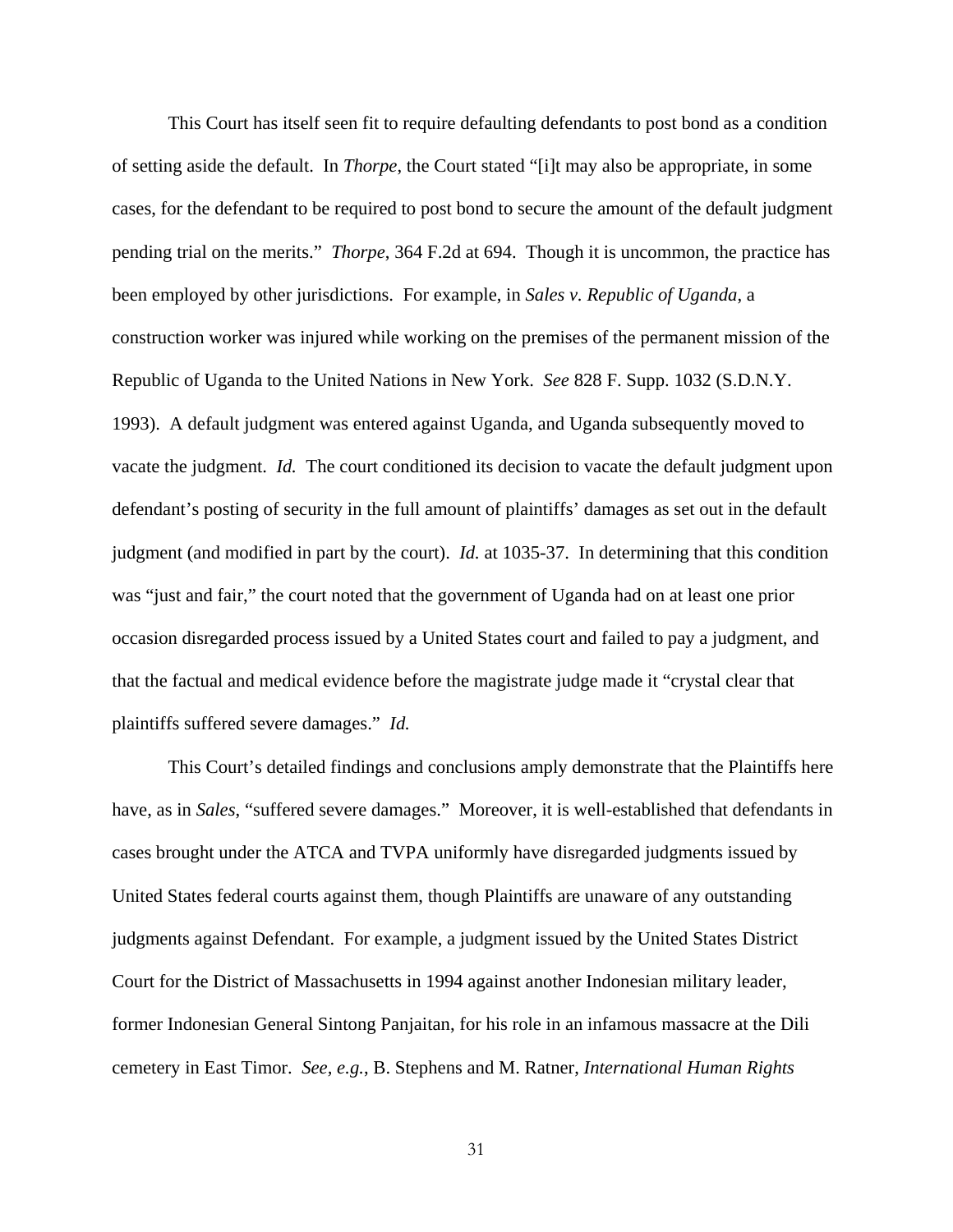*Litigation in U.S. Courts* 218 (1996)(noting that judgments in ATCA cases have gone uncollected). Thus, it is appropriate for this Court to condition a decision to vacate its judgment in this case upon the posting of security by Defendant for the amount of the default judgment or such other amount as this Court deems appropriate.

#### **CONCLUSION**

If this Court did not have jurisdiction over the Defendant and over the Plaintiffs' claims and if the Defendant had not personally accepted service two years ago, this Court might now be faced with the unenviable task of rewarding the Defendant for his conscious decision to ignore these proceedings. However, this Court has determined, after considering the credible and detailed evidence presented by Plaintiffs at trial, that it does, in fact have, jurisdiction over the Defendant and the Plaintiffs' claims. The evidence now before the Court simply supports this Court's initial determination regarding its jurisdiction. As for service, the only reliable evidence presented to the Court shows that service was proper and personally accepted by Defendant. Finally, it is apparent that the justice ensured by FED.R.CIV.P. 60(b) does not require this Court to set aside its judgment in favor of the Defendant's hollow and essentially unsubstantiated claims of innocence. Even if those claims had merit, the Defendant himself allowed the time for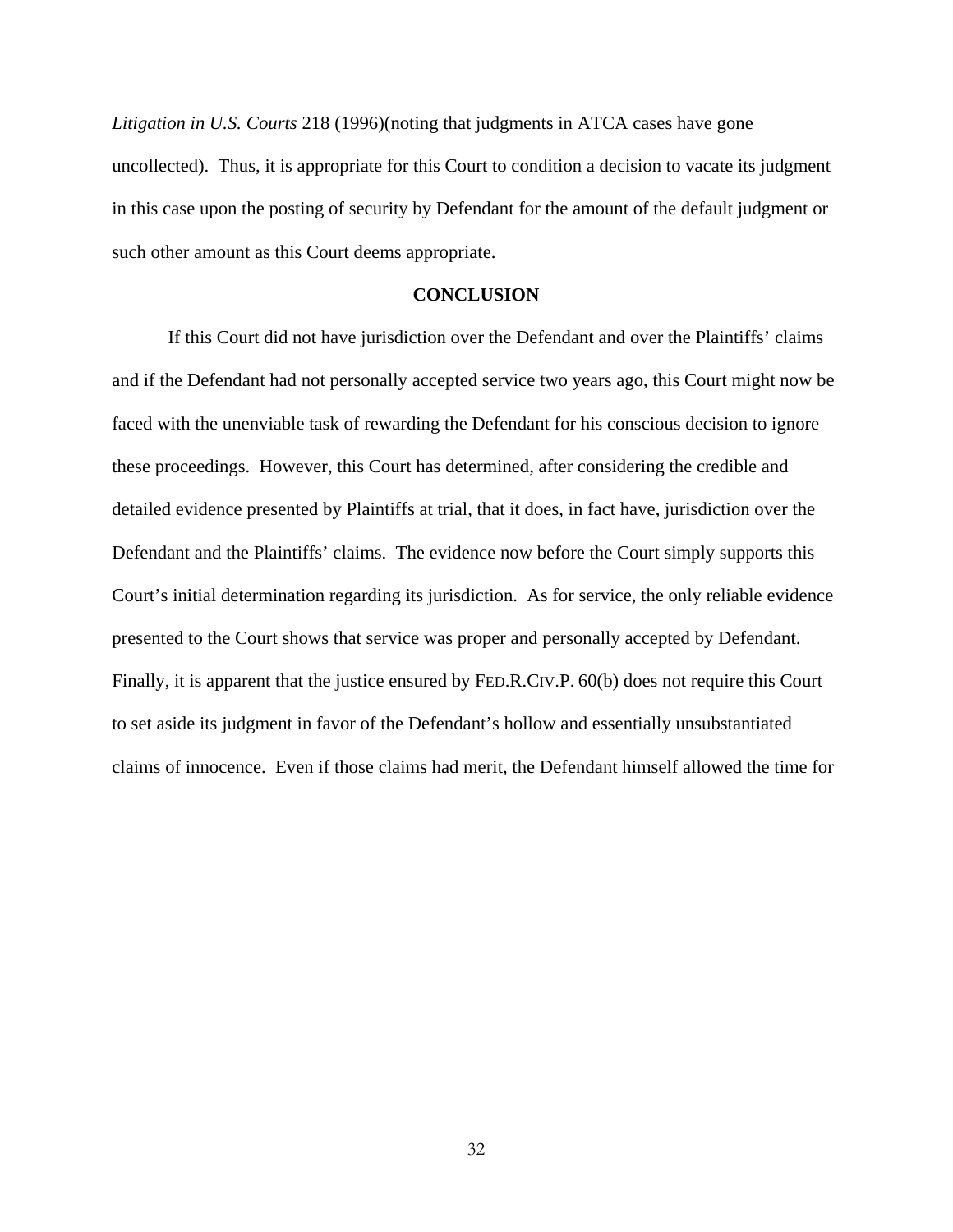making them pass. For these reasons, the Plaintiffs respectfully request that the Court deny the

Defendant's motion to set aside the judgment.

Respectfully submitted,

Steven M. Schneebaum D.C. Bar No. 956250 R. Brian Hendrix D.C. Bar No. 469475 PATTON BOGGS LLP 2550 M Street, N.W. Washington, D.C. 20037 (202) 457-6300

\_\_\_\_\_\_\_\_\_\_\_\_\_\_\_\_\_\_\_\_\_\_\_\_

Jennifer Green Judith Chomsky Anthony DiCaprio Shawn Roberts CENTER FOR CONSTITUTIONAL RIGHTS 666 Broadway, 7<sup>th</sup> Floor New York, NY 10012

 Joshua Sondheimer CENTER FOR JUSTICE & ACCOUNTABILITY 588 Sutter Street, Suite 433 San Francisco, CA 94102